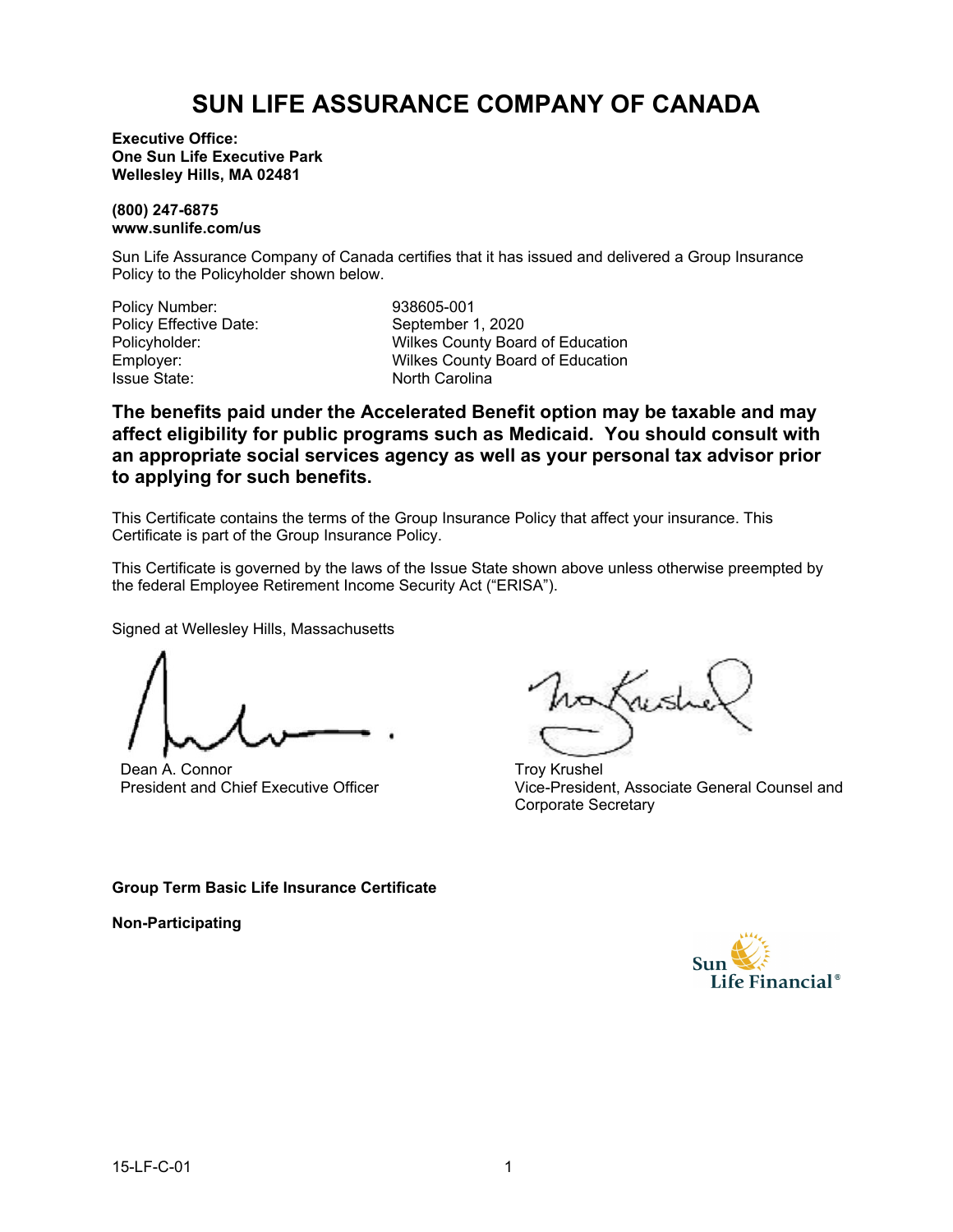## **TABLE OF CONTENTS**

| <b>BENEFIT HIGHLIGHTS</b>                                          | <b>SECTION</b> |
|--------------------------------------------------------------------|----------------|
| <b>DEFINITIONS</b>                                                 | 2              |
| ELIGIBILITY, EFFECTIVE DATES AND TERMINATION OF EMPLOYEE INSURANCE | 3              |
| COVERED EMPLOYEE BASIC LIFE INSURANCE BENEFITS                     | 4              |
| <b>CLAIM PROVISIONS</b>                                            | 5              |
| INSURANCE CONTINUATION                                             | 6              |
| <b>CONTINUITY OF COVERAGE</b>                                      | 7              |
| <b>GENERAL PROVISIONS</b>                                          | 8              |
| CERTIFICATE ENDORSEMENTS                                           | 9              |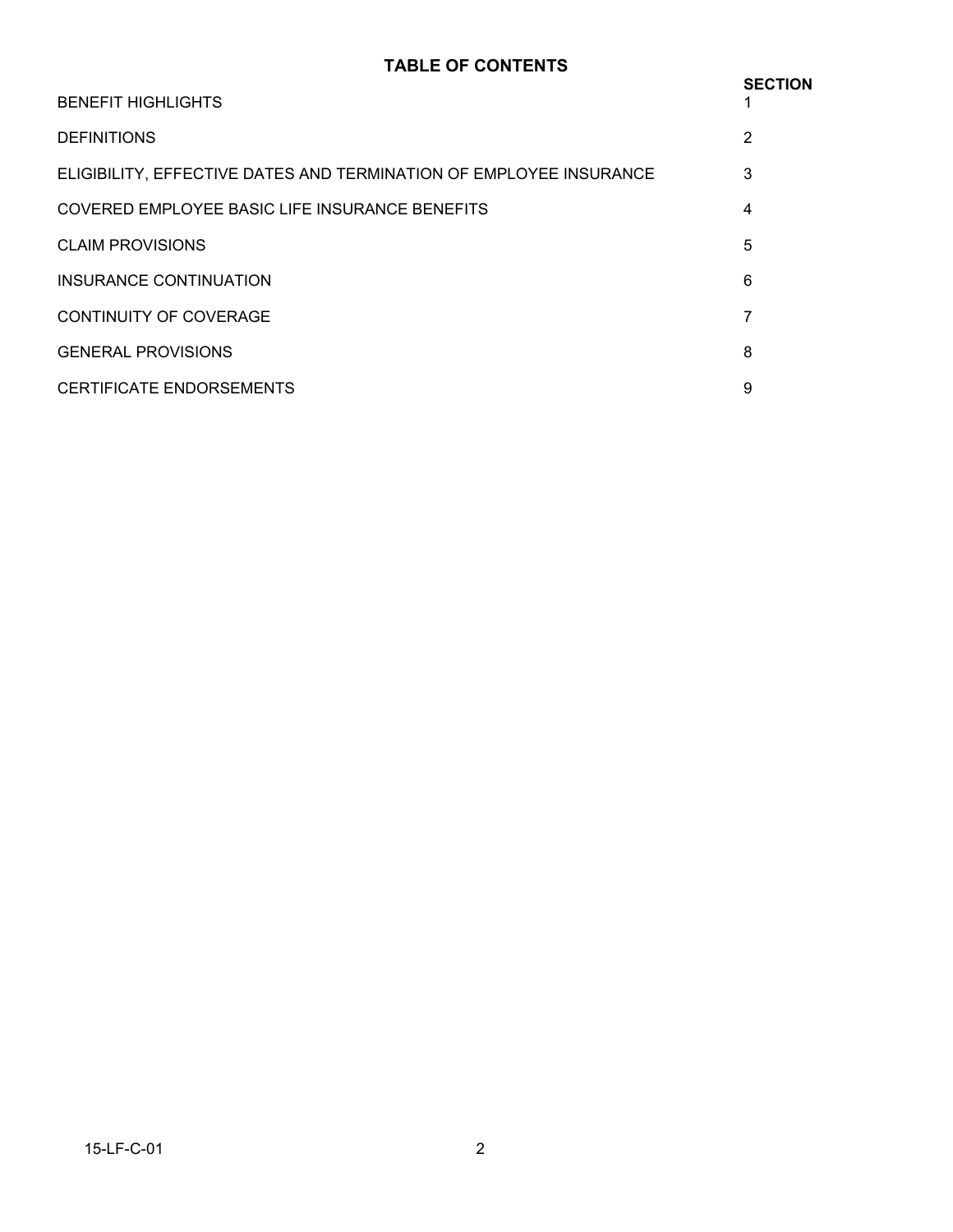# **1. BENEFIT HIGHLIGHTS**

| <b>Eligible Classes:</b>           | All Full-Time United States Employees hired on the 16th through the last day of<br>the month working in the United States scheduled to work at least 20 hours per<br>week. |
|------------------------------------|----------------------------------------------------------------------------------------------------------------------------------------------------------------------------|
| <b>Eligibility Waiting Period:</b> | Until the first of the month coincident with or next following 30 days of<br>employment                                                                                    |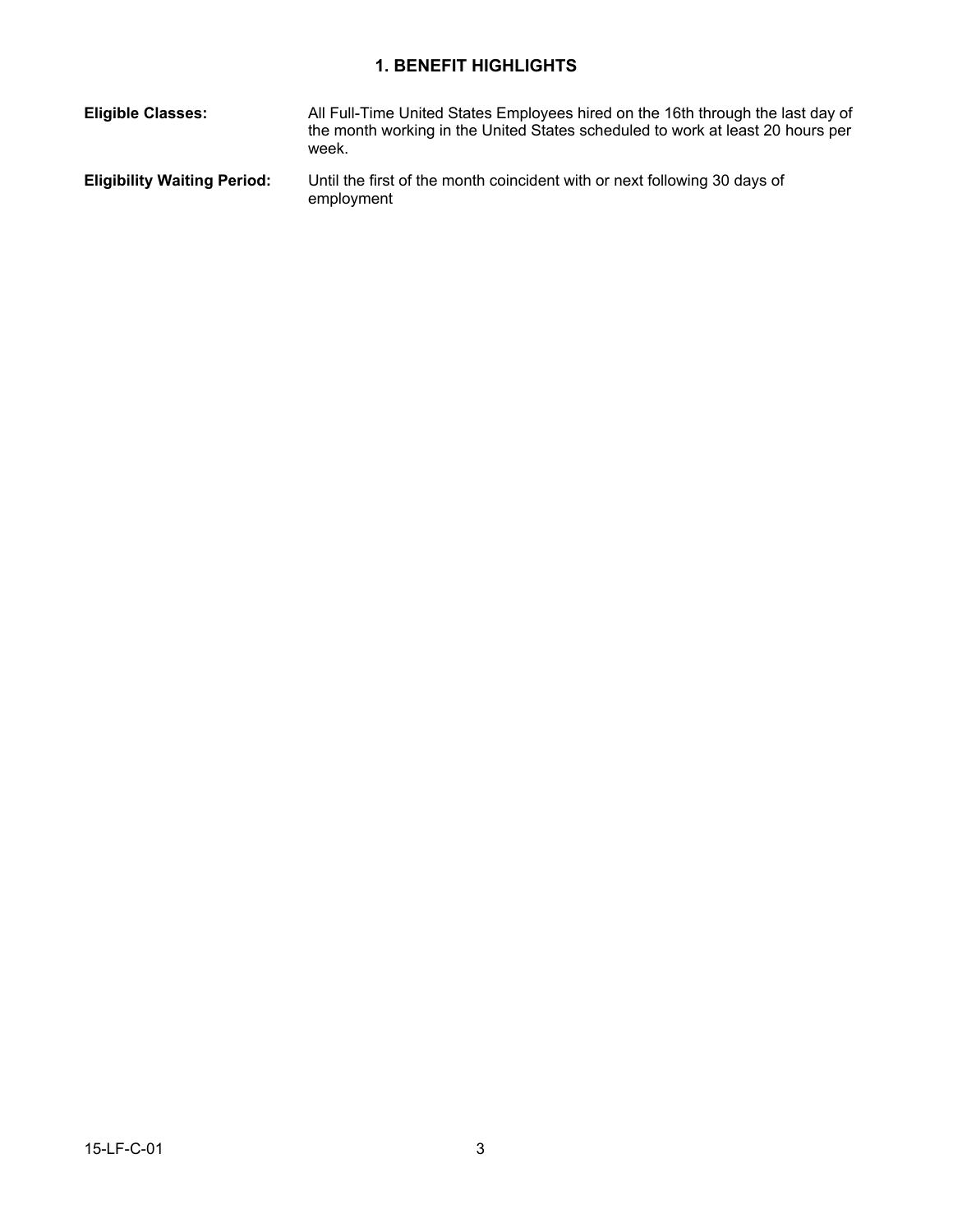### **1. BENEFIT HIGHLIGHTS**

### **EMPLOYEE BASIC LIFE INSURANCE**

### **Amount of Insurance**

\$5,000

#### **Included in this Certificate for this Class** Accelerated Benefit

Waiver of Premium

### **Contributions**

The cost of your Employee Basic Life Insurance is paid entirely by your Employer. This is your non-contributory insurance.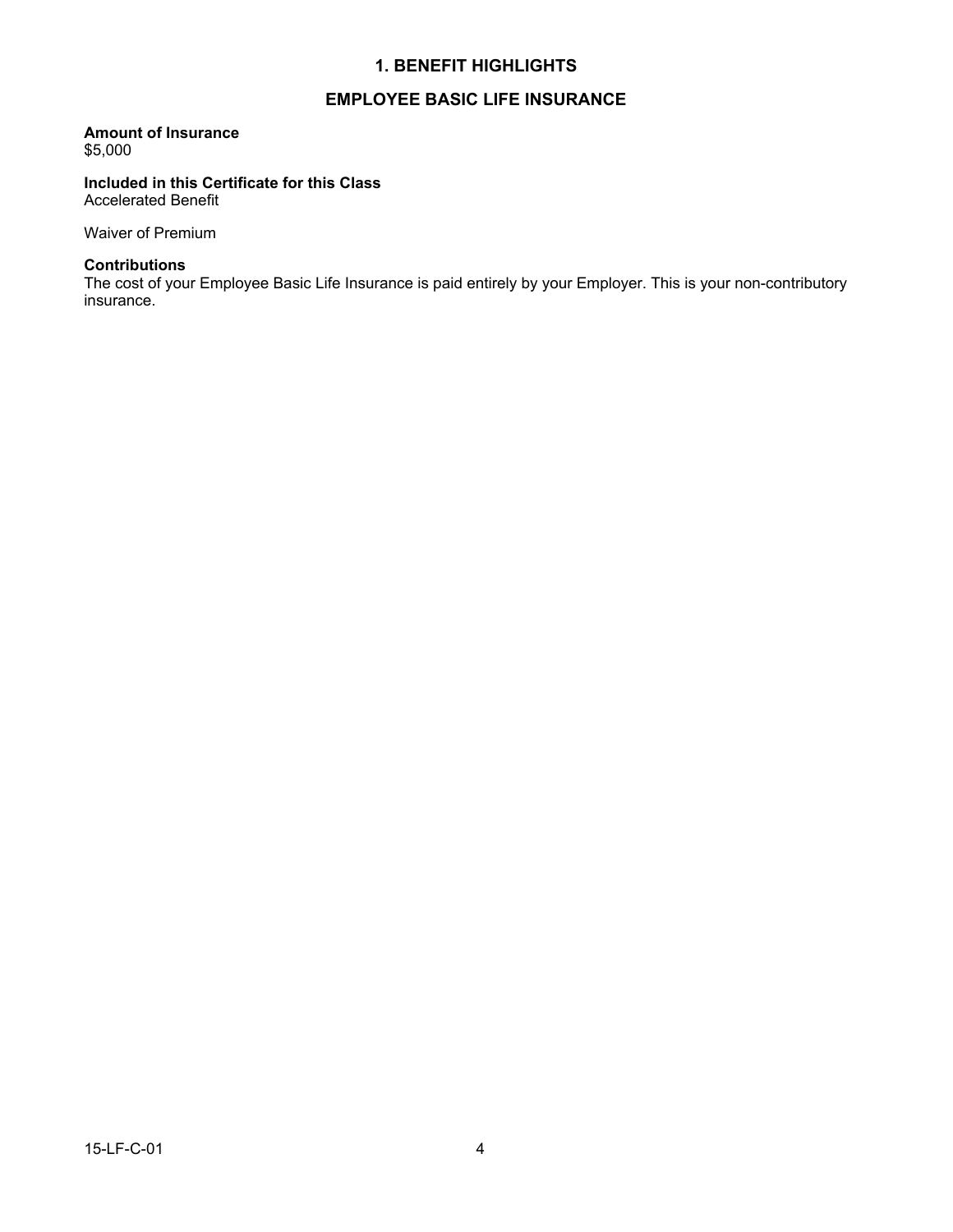### **2. DEFINITIONS**

**Actively at Work** means that you perform all the regular duties of your job for a full work day at your Employer's normal place of business, a site approved by your Employer or a site where your Employer's business requires you to travel.

You are considered Actively at Work if you usually perform the regular duties of your job at your home as long as you can perform all the regular duties of your job for a full work day and could do so at your Employer's normal place of business.

You are considered Actively at Work on any day that is not your regular scheduled work day (e.g., you are on vacation or holiday) as long as you were Actively at Work on your immediately preceding scheduled work day, and you are neither Confined nor disabled due to an Injury or Sickness.

**Beneficiary** means the person, persons or entity other than the Employer entitled to receive death benefit proceeds as they become due under the Policy. A Beneficiary must be named by you in Writing in a manner acceptable to us, dated and Signed by you and on file with your Employer.

**Confined or Confinement** means confined to a Hospital or similar facility.

**Eligibility Waiting Period** means the length of time you must be a member in an Eligible Class before you can apply for insurance. The Eligibility Waiting Period is shown in the Benefit Highlights. Any period of time you were Actively at Work for the Employer as a full-time Employee will count towards completion of the Eligibility Waiting Period.

**Employee** means a person who is employed by the Employer within the United States, who is a U.S. citizen or a U.S. resident, scheduled to work at least the minimum hours shown in the Benefit Highlights, and paid regular earnings, and has a legitimate federal tax identification number. Employee does not include a seasonal or temporary employee whose annual work schedule is less than 12 months during a calendar year.

If you are an Employee and you are working on a temporary assignment outside of the United States for 12 months or less, you will be deemed to be working within the United States. If you are an Employee and you are working on a temporary assignment outside of the United States for more than 12 months, you will not be considered an Employee under the Policy unless we agree in Writing.

**Employer** means the Employer named on the cover page of this Certificate and includes any subsidiary or affiliated company named in the application.

**Family Member** means: (a) your spouse, civil union partner or domestic partner and (b) the following relatives of you or your spouse, civil union partner or domestic partner: (1) parent; (2) grandparent; (3) child; (4) grandchild; (5) brother or sister; (6) aunt or uncle; (7) first cousin; (8) nephew or niece. This includes adopted, in-law and step-relatives.

**Hospital** means a facility licensed in the applicable jurisdiction that provides medical care and treatment to sick and injured persons on an inpatient basis with 24 hour nursing service by or under the supervision of a Physician.

**Injury** means bodily impairment.

**Layoff** means that you are temporarily not Actively at Work for a period of time your Employer agreed to in Writing. Your normal vacation time is not considered a temporary Layoff.

**Leave of Absence** means that you are temporarily not Actively at Work for a period of time your Employer agreed to in Writing. Your normal vacation time is not considered a temporary Leave of Absence.

**Material and Substantial Duties** means the essential tasks, functions, skills and responsibilities required by employers for the performance of an occupation. Material and Substantial Duties means those job tasks that are required to do a particular job as performed in the general labor market and national economy and cannot be reasonably modified or omitted.

**Non-Contributory Insurance** means insurance for which the premium is paid entirely by your Employer.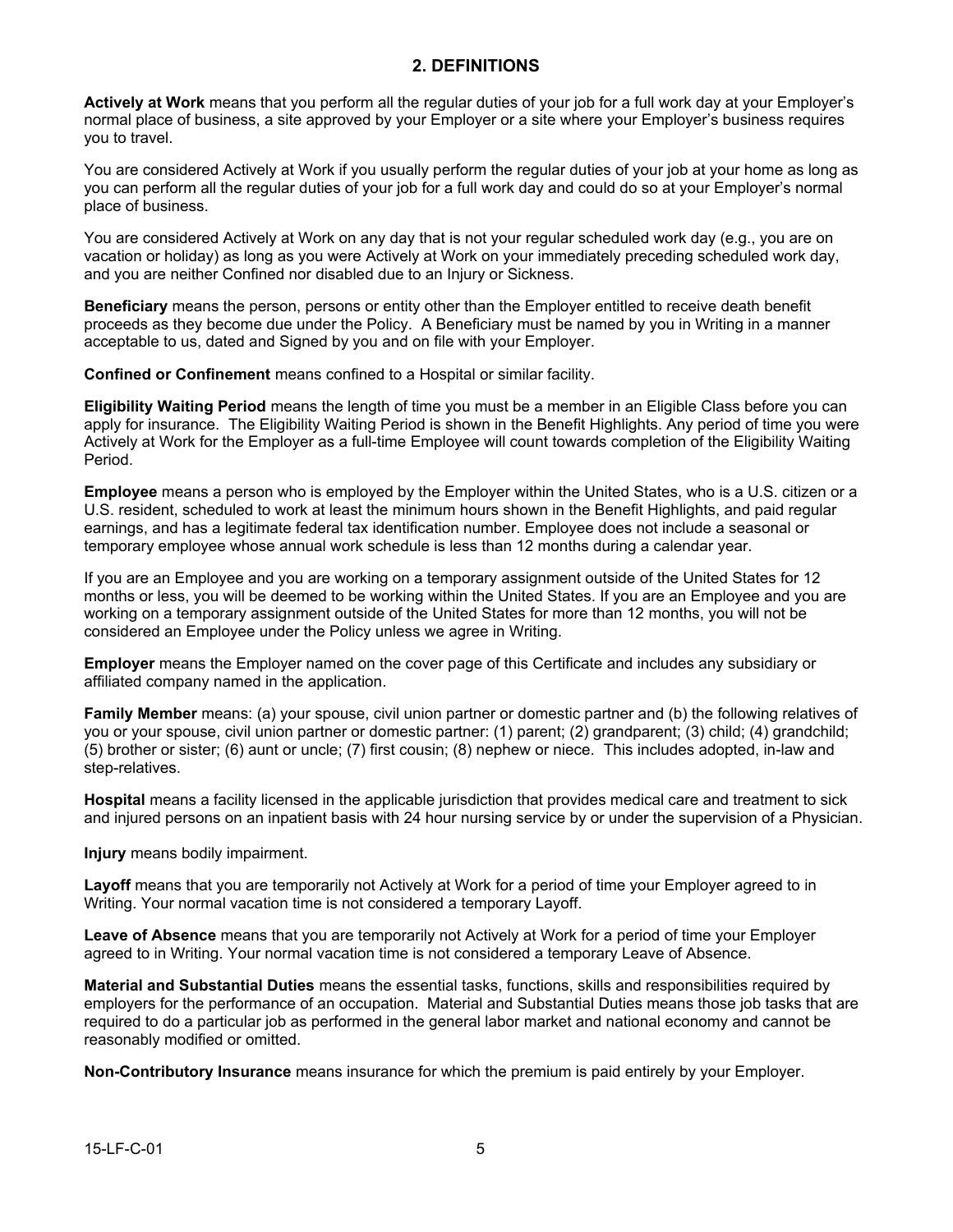### **2. DEFINITIONS**

**Physician** means a person who is operating within the scope of his or her license and is either:

- licensed in the United States or Canada as a medical doctor and authorized to practice medicine and prescribe and administer drugs; or
- any other duly licensed medical practitioner who is deemed by applicable state or provincial law to have the same authority as a legally qualified medical doctor.

The Physician cannot be you, a business associate or any Family Member.

**Policy** means the group insurance policy under which this Certificate is issued.

**Policyholder** means the entity to which the Policy is issued.

**Proof** means medical, occupational, financial, or other information that we require in connection with underwriting a request for insurance or making a claim determination.

**Qualifying Event** means a Sickness or physical condition that is certified by a Physician to reasonably be expected to result in your death within 12 months or less.

**Retirement** means the first of the following to occur:

- the effective date of your Retirement benefits under:
	- any plan of a federal, state, county, municipal, association retirement system or public retirement system for which you are eligible as a result of your employment with the Employer;
	- any Retirement plan the Employer sponsors; or
	- any Retirement plan to which the Employer:
		- · makes contributions; or
		- has made contributions.
- the effective date of your Retirement benefits under the Social Security Act or any similar plan or act. However, if you meet the definition of Employee and are receiving Retirement benefits under the Social Security Act, Public Employees' Retirement System (PERS), State Teachers' Retirement System (STRS) or similar plan or act, you will not be considered retired.

Retirement benefits do not include:

- · a 401(k) or 403(b) plan;
- a profit-sharing plan;
- a thrift plan:
- a non-qualified plan of deferred compensation;
- an Individual Retirement Account (IRA);
- a Tax Sheltered Annuity (TSA);
- an Employee Stock Ownership Plan (ESOP).

**Sickness** means disease or illness, mental illness, drug illness, abuse or addiction, and alcohol illness, abuse or addiction, or pregnancy.

**Signed** means any symbol or method executed or adopted by a person with the present intention to authenticate a record, and which is on or transmitted by paper, electronic or telephonic media, and which is consistent with applicable law.

**Spouse** means any person who is a party to a marriage and under state, federal or provincial law is recognized as a spouse or civil union partner.

**Total Disability or Totally Disabled** means because of your Injury or Sickness you are unable to perform all the Material and Substantial Duties of any occupation for which you are or become reasonably qualified for by education, training or experience.

**We, Us, Our (we, us, our)** means Sun Life Assurance Company of Canada.

**Written or Writing** means a record which is on or transmitted by paper, electronic or telephonic media, and which is consistent with applicable law.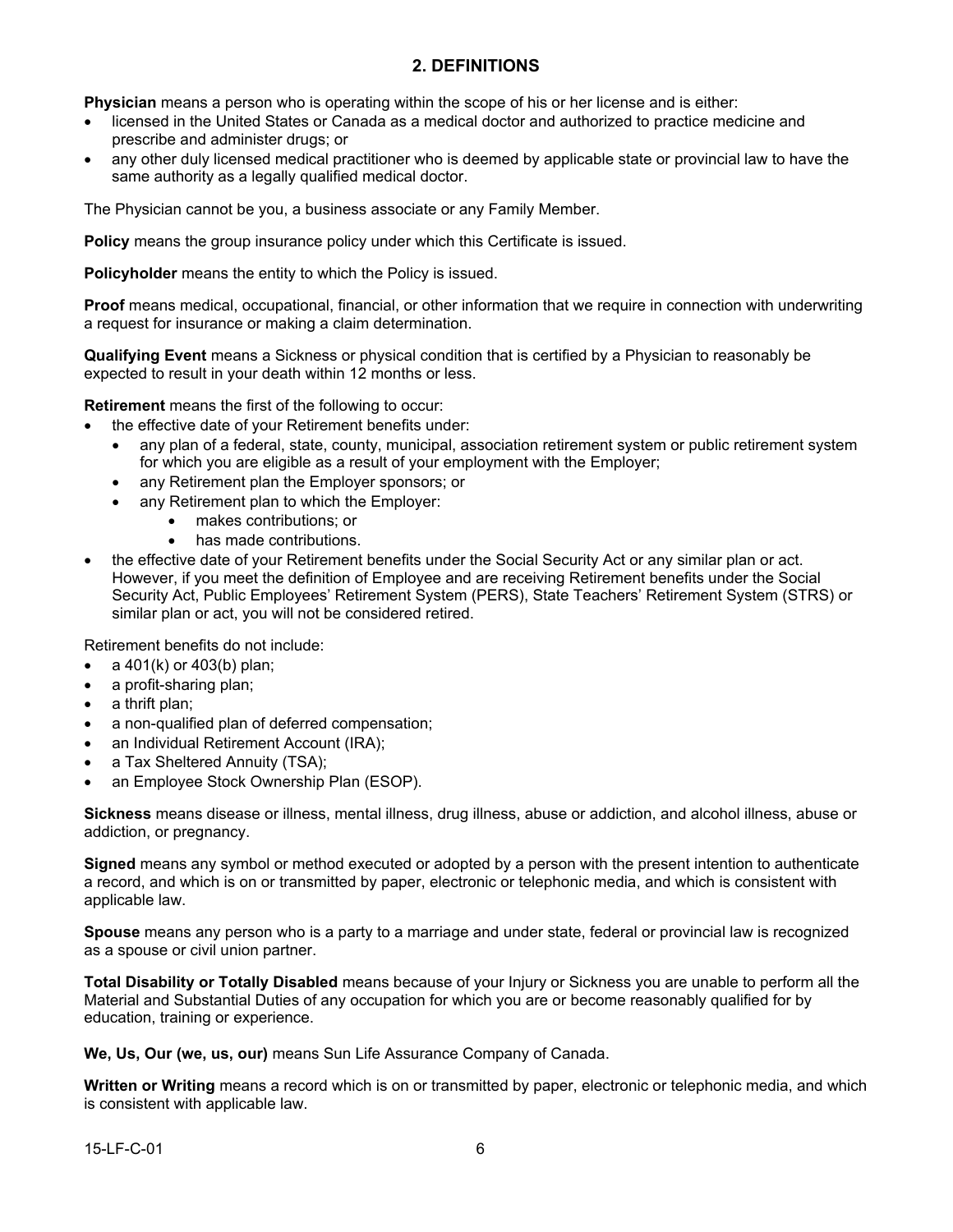## **2. DEFINITIONS**

**You, Your (you, your)** means an Employee who is eligible for insurance under the Policy.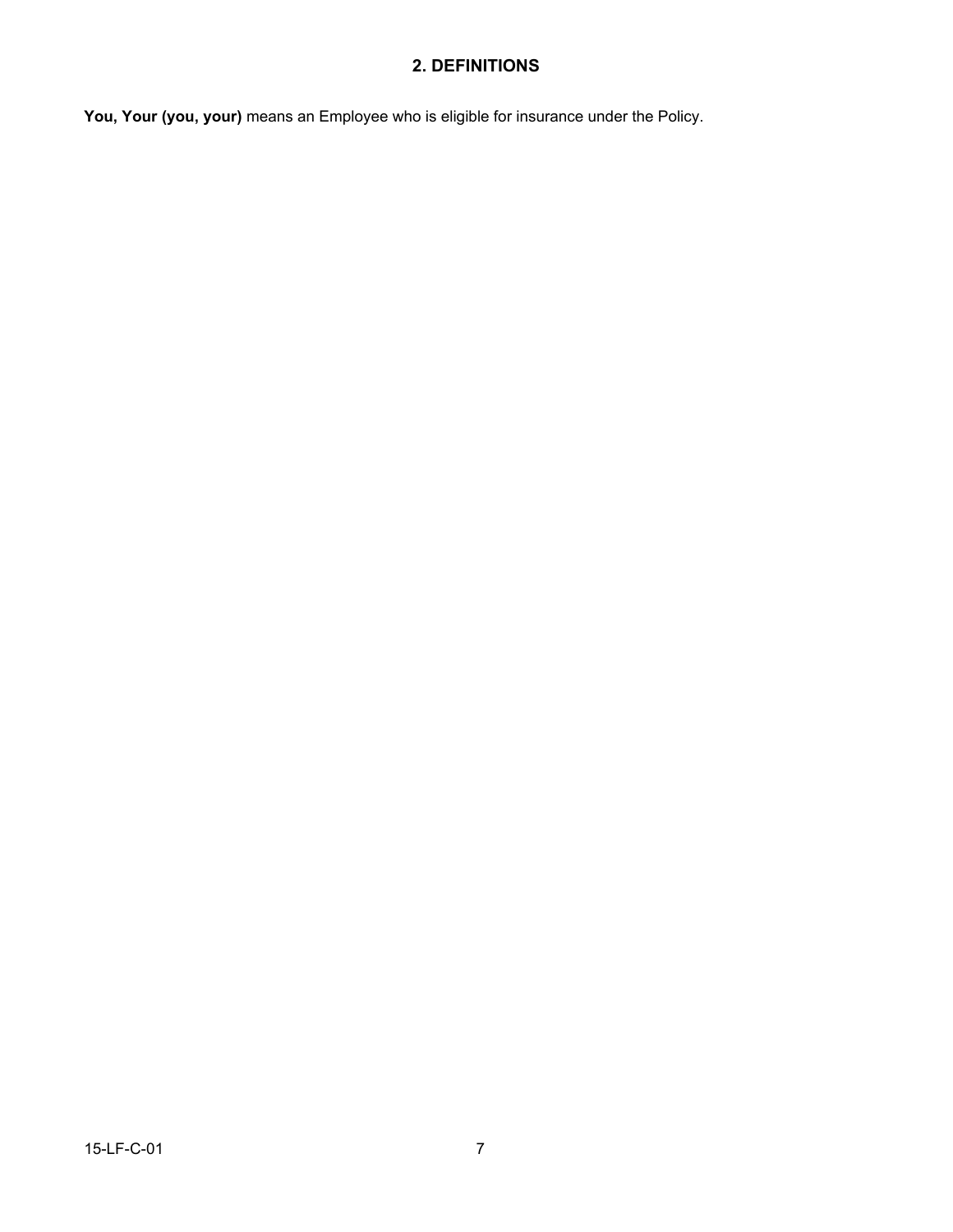### **3. ELIGIBILITY, EFFECTIVE DATES AND TERMINATION OF EMPLOYEE INSURANCE**

### **When are you eligible for Employee Basic Life Insurance?**

You are initially eligible for insurance on the latest of:

- · September 1, 2020;
- · the first day of the month coincident with or next following the date your Eligibility Waiting Period ends; or
- the date you first are Actively at Work in an Eligible Class.

### **When does Employee Basic Life Insurance start?**

Your insurance starts on the date you are eligible, if you are Actively at Work on that date.

If you are not Actively at Work, your Employee Basic Life Insurance will not start until you resume being Actively at Work.

### **What happens if you decline all or part of your coverage?**

If you decline all or a part of your Employee Basic Life Insurance due to tax or other reasons, you must sign a form declining that amount of insurance and file that form with your Employer. If you later decide to elect or increase your Employee Basic Life Insurance, you may become insured if you apply for Employee Basic Life Insurance and provide Evidence of Insurability that is approved by us in writing.

### **What happens if you are rehired by your Employer?**

If you are rehired by your Employer within 12 months of the date your employment ends your insurance may be reactivated. Your reactivated insurance will be:

- the same as the insurance you had prior to the termination of your employment; and
- subject to all the terms and provisions of the Policy.

If you had partially satisfied your Eligibility Waiting Period prior to your termination of employment, your previous time employed with your Employer will count towards completion of your Eligibility Waiting Period. Your Eligibility Date will be the later of the date you are rehired or the day after you complete the Eligibility Waiting Period.

If you are rehired by your Employer 12 months or later after the date your employment terminates, your coverage will not be reactivated. You will be eligible for insurance on the day after you complete a new Eligibility Waiting Period.

Coverage will not be reactivated for any amount of insurance which you converted in accordance with the Conversion Privilege, unless you cancel such coverage.

### **When does Employee Basic Life Insurance end?**

Your Employee Basic Life Insurance under the Policy will end upon the earliest of the following:

- the date the Policy terminates;
- the date you are no longer in an Eligible Class;
- · the date your class is no longer included for Employee Basic Life Insurance;
- · the last day for which any required premium has been paid for your Employee Basic Life Insurance;
- · the last day of the month in which you are Actively at Work, subject to the Insurance Continuation provision;
- · the date you enter active duty in any armed service, subject to the Insurance Continuation provision;
- the last day of the month in which you retire; or
- the date you die.

### **If your Employee Basic Life Insurance has ended, can it be reinstated?**

If your insurance ends for any reason other than you have voluntarily terminated it, your insurance may be reinstated. Reinstatement will be effective on the date you return to being Actively at Work in an Eligible Class.

### A new Eligibility Waiting Period will not apply.

Your reinstated insurance will be:

- the same insurance you had prior to the termination of your insurance; and
- subject to all the terms and provisions of the Policy.

Evidence of Insurability will be required if you apply for an increase in your amount of insurance in excess of your reinstated insurance.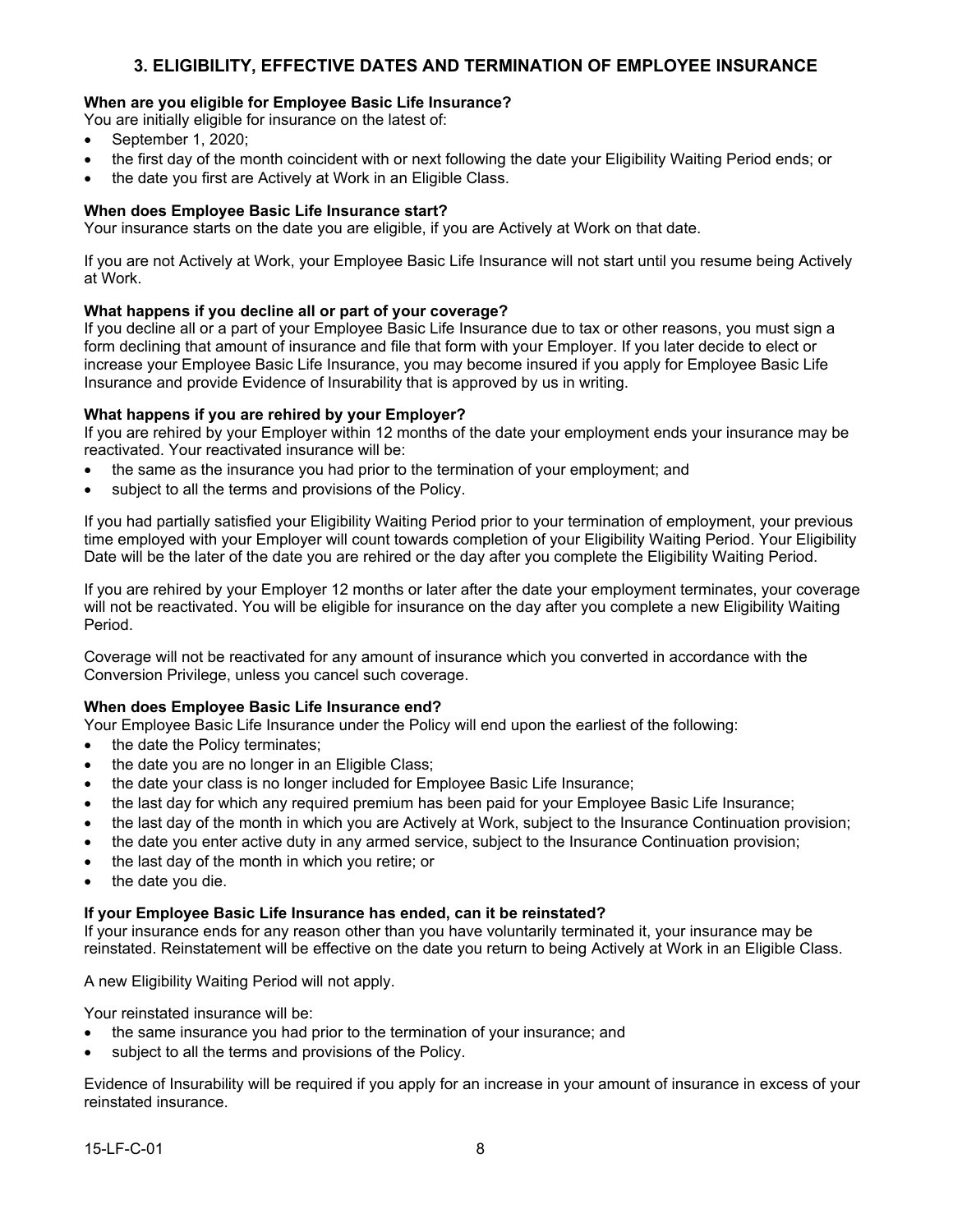## **3. ELIGIBILITY, EFFECTIVE DATES AND TERMINATION OF EMPLOYEE INSURANCE**

Coverage will not be reinstated for any amount of insurance which you converted in accordance with the Conversion Privilege, unless you cancel such coverage.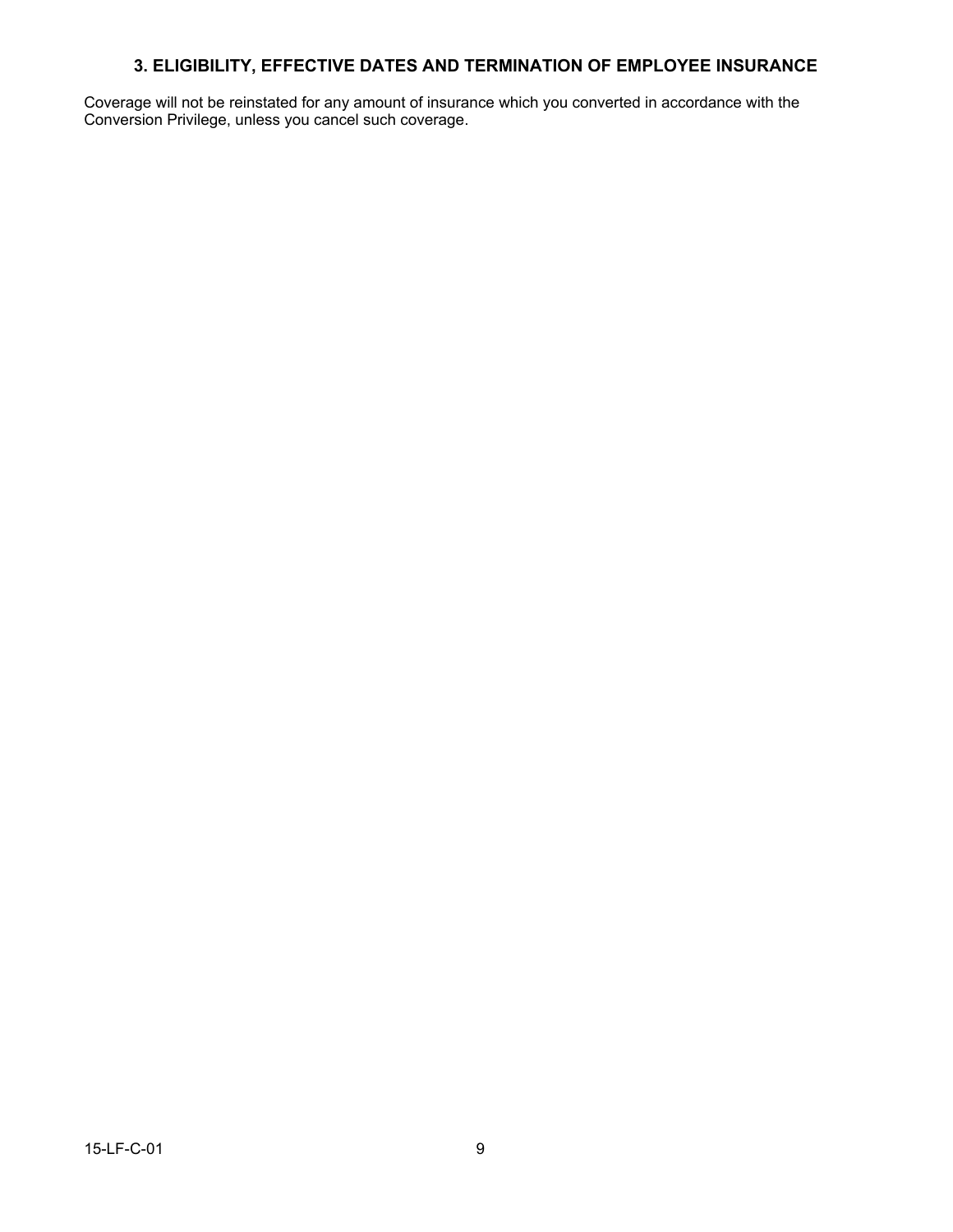### **EMPLOYEE BASIC LIFE INSURANCE BENEFIT**

### **What is the Employee Basic Life Insurance benefit?**

If you die while insured under the Policy and we approve the claim, we will pay your Beneficiary your Employee Basic Life Insurance benefit according to the provisions of the Policy.

#### **What is the amount of the Employee Basic Life Insurance benefit?**

If you die while insured under the Policy, we will pay an Employee Basic Life Insurance benefit equal to your Employee Basic Life Insurance amount as shown in the Benefit Highlights.

Your amount of Employee Basic Life Insurance is subject to any terminations according to the provisions of the Policy.

If you had previously exercised the Policy's Conversion Privilege, your amount of Employee Basic Life Insurance will be reduced by the amount of any insurance under any coverage issued to you as a result of the exercise of those provisions unless you cancel such coverage.

### **WAIVER OF PREMIUM BENEFIT**

#### **What is the Waiver of Premium Benefit?**

If you become Totally Disabled while insured, the Waiver of Premium Benefit may continue your Employee Basic Life Insurance while you remain Totally Disabled without any further payment of premiums by you or your Employer.

#### **When are you eligible for the Waiver of Premium Benefit?**

You are eligible for the Waiver of Premium Benefit if we receive notice of claim and Proof of claim that you became Totally Disabled:

- while insured; and
- before your 65th birthday; and
- before your Retirement; and
- · your Total Disability has continued for at least 6 consecutive months (Elimination Period); and
- we approve and continue to approve your claim.

**Elimination Period** means a period of continuous days of your Total Disability before a Waiver of Premium benefit is available. The Elimination Period begins on your first day of Total Disability.

**What is the amount of Life Insurance benefit that is continued under the Waiver of Premium Benefit?** We will continue the amount of your Employee Basic Life Insurance in force on the last day you were Actively at Work. This amount remains subject to the Policy's terms and conditions.

If you are eligible for the Waiver of Premium Benefit and you have received an Accelerated Benefit from us, the amount of insurance on which premiums are waived will be reduced by the amount of any Accelerated Benefit paid by us.

If you have converted your Employee Basic Life Insurance to an individual life insurance policy, the continued insurance under the Waiver of Premium Benefit will be reduced by that converted amount unless you exchange the individual life insurance policy for a full refund of premiums paid.

### **Are premium payments required prior to approval of the Waiver of Premium Benefit?**

Yes, premium payments are required until the earlier of:

- · the date we make a decision on your Waiver of Premium Benefit claim; or
- 12 months from the date you were last Actively at Work.

#### **When are premiums waived?**

If we approve your Waiver of Premium Benefit claim, we will notify you of the date the waiver of premium will begin.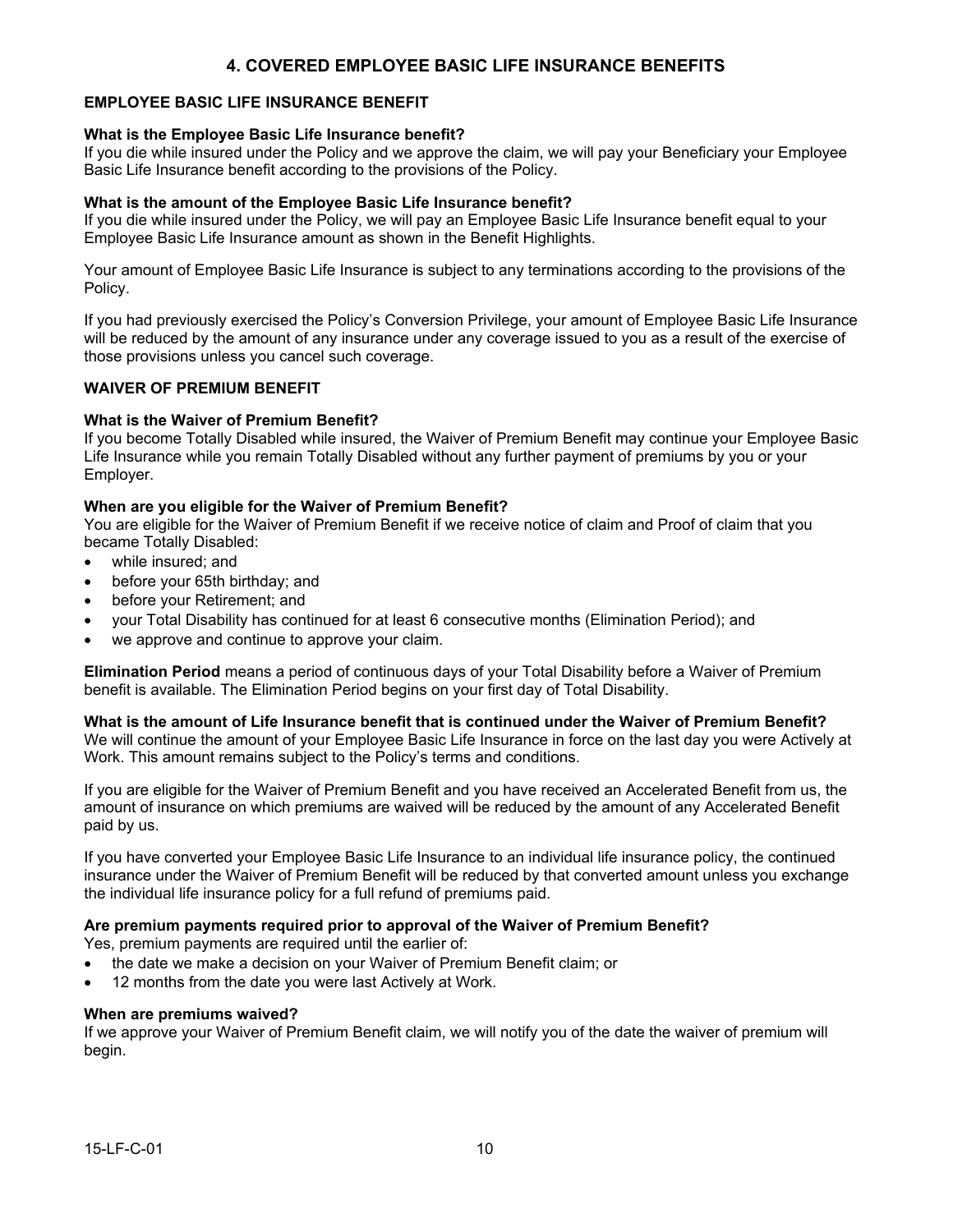### **Will premium be refunded?**

A refund of premium will be made for any premium paid from the end of the Elimination Period until the date we approve the Waiver of Premium Benefit claim not to exceed 12 months of premium. No refund will be made for the period of time during the Elimination Period.

### **What happens if you die before you are approved for the Waiver of Premium Benefit?**

If you die before you are approved for the Waiver of Premium Benefit and within 12 months from the date you ceased to be Actively at Work, a death benefit may be payable if, within 3 months of your death, we receive Proof that:

- · your Total Disability lasted without interruption from the date you ceased to be Actively at Work until your death; and
	- you would have qualified for this Waiver of Premium Benefit except that:
		- · your Total Disability had not lasted for at least 6 consecutive months; or
		- · we had not approved your initial Proof of Total Disability.

### **When does the Waiver of Premium Benefit end?**

Your Waiver of Premium Benefit ceases on the earliest of:

- the date you are no longer Totally Disabled;
- · the date you fail to provide Proof that you continue to be Totally Disabled;
- the date you refuse to submit to an examination by a Physician of our choice;
- · the date you are no longer under the regular continuing care of a Physician providing appropriate treatment by means of examination and testing in accordance with your disabling condition unless a Physician has certified that you have reached your maximum point of recovery and are still Totally Disabled;
- the date you reach age 60 or for 12 months, whichever is later, if your Total Disability began before you reached age 60;
- the date of your Retirement;
- · the first anniversary after your Total Disability began for Total Disabilities that begin on or after you reach age 60;
- · the date you reside outside of the United States for more than 12 consecutive months; or
- the date you die.

Your right to benefits pursuant to this Waiver of Premium Benefit is determined initially on the date Total Disability begins. Your ongoing right to receive the Waiver of Premium Benefit depends upon our continued approval of your claim. These rights are subject to the terms of the Policy and will not be affected by subsequent amendment or termination of this Waiver of Premium Benefit.

If your Waiver of Premium Benefit ends and you do not return to being Actively at Work, you may convert your Employee Basic Life Insurance under the Conversion Privilege.

### **What happens if you do not qualify for the Waiver of Premium Benefit?**

You may continue your Employee Basic Life Insurance with premium payment, subject to any applicable Insurance Continuation provisions or you may convert your Employee Basic Life Insurance under the Conversion Privilege.

### **ACCELERATED BENEFIT**

### **What is the Accelerated Benefit?**

If you experience a Qualifying Event, you may apply for an Accelerated Benefit. The Accelerated Benefit is an advance payment made on your Employee Basic Life Insurance coverage while you are still living. Any Accelerated Benefit payment made reduces your Employee Basic Life Insurance coverage by the amount of the Accelerated Benefit payment.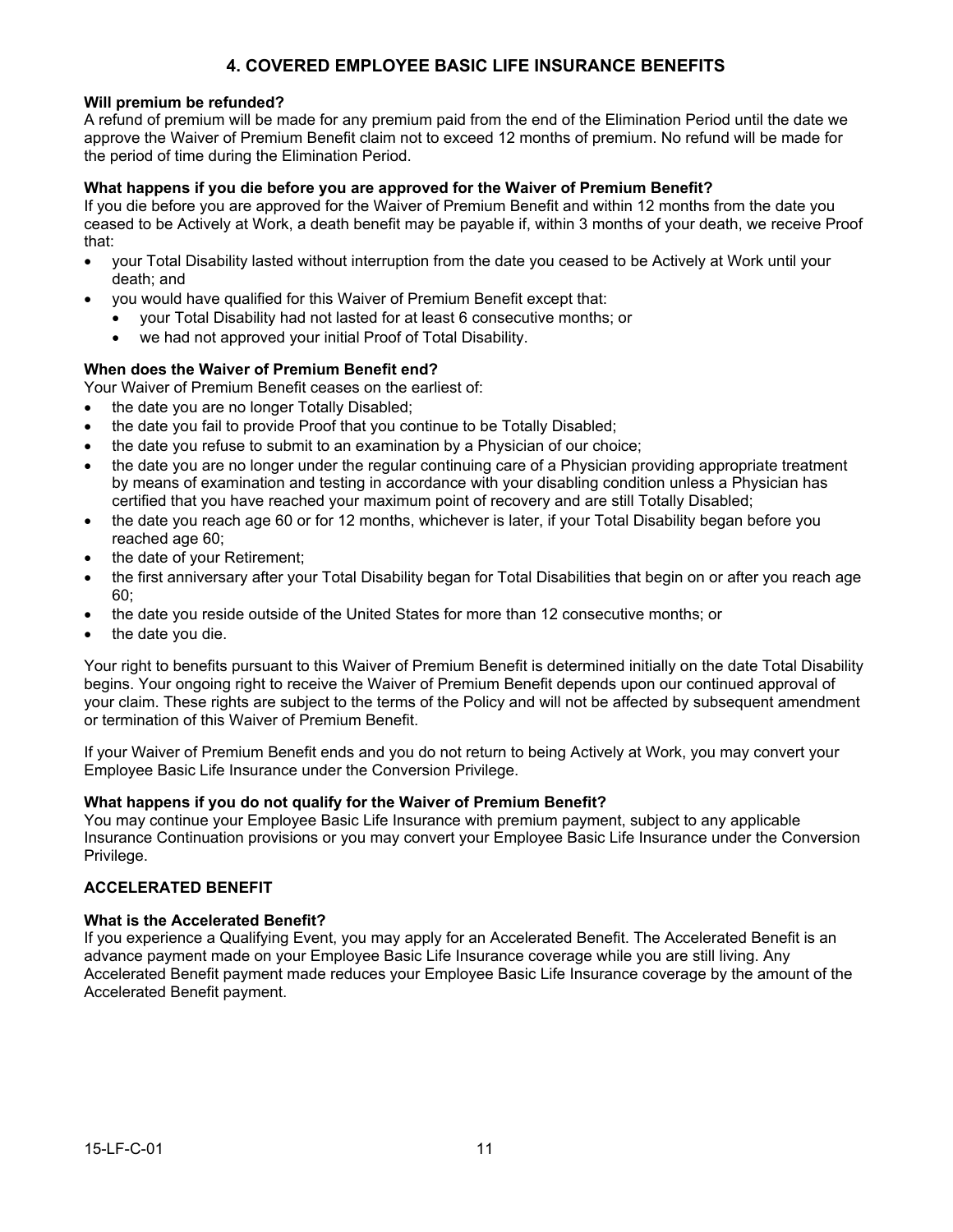### **When are you eligible for an Accelerated Benefit?**

You are eligible for an Accelerated Benefit if:

- · you are Actively at Work under the Policy; and
- · you have been insured under the Policy for Employee Basic Life Insurance for at least 30 days. This 30 day period is waived for a Qualifying Event due to an accidental Injury. (This includes any period of time you were insured under the prior insurer's group life policy); and
- · you have experienced a Qualifying Event; and
- · you are insured for at least \$10,000 of Employee Basic Life Insurance.

### **How do you receive an Accelerated Benefit?**

You need to submit a written request and Proof that you have experienced a Qualifying Event while your insurance is still in force. Your request must be approved by us. If you have assigned your Employee Basic Life Insurance, named an irrevocable Beneficiary or have a former Spouse named as Beneficiary as part of a divorce decree, you must have a Signed agreement from them that permits the Accelerated Benefit to be paid.

The Accelerated Benefit is paid in a single lump sum amount to you only one time under the Policy.

# **Are there any charges if the Accelerated Benefit is requested?**

No.

### **What is the amount of the Accelerated Benefit?**

You can request up to 80% of the amount of your Employee Basic Life Insurance currently in force. The maximum amount you can request is \$250,000. The minimum amount you may request is \$5,000.

If you have received an Accelerated Benefit under the prior insurer's group life policy, you can request up to 80% of your Employee Basic Life Insurance currently in force reduced by the amount of the Accelerated Benefit you received under the prior policy.

### **What happens to the amount of Employee Basic Life Insurance if you receive an Accelerated Benefit?**

If you have received an Accelerated Benefit from us or the prior insurer's group life policy, your Employee Basic Life Insurance benefit under the Policy will be reduced by an amount equal to the Accelerated Benefit paid by us, and an amount equal to the Accelerated Benefit paid by the prior insurer's group life policy. The reduced amount remains subject to the Policy's terms and conditions.

### **CONVERSION PRIVILEGE**

### **What is the Conversion Privilege?**

If your Employee Basic Life Insurance ceases or reduces, you may be able to convert the amount that ceased or reduced to an individual life insurance policy. You need to apply for the Conversion Privilege within 31 days of the date the coverage ceased or reduced (the "31 Day Conversion Period"), or during any extension of the period permitted by the Policy.

### **When can Employee Basic Life Insurance coverage be converted and how much can be converted?**

If your Employee Basic Life Insurance amount ceases or is reduced due to:

- termination of your employment;
- termination of your membership in an Eligible Class;
- · your changing to a different Eligible Class;
- · your Retirement;
- termination of your Waiver of Premium Benefit; or
- termination of coverage under the Insurance Continuation provision.

then you may apply for an individual life insurance policy up to the amount of life insurance that ceased or reduced.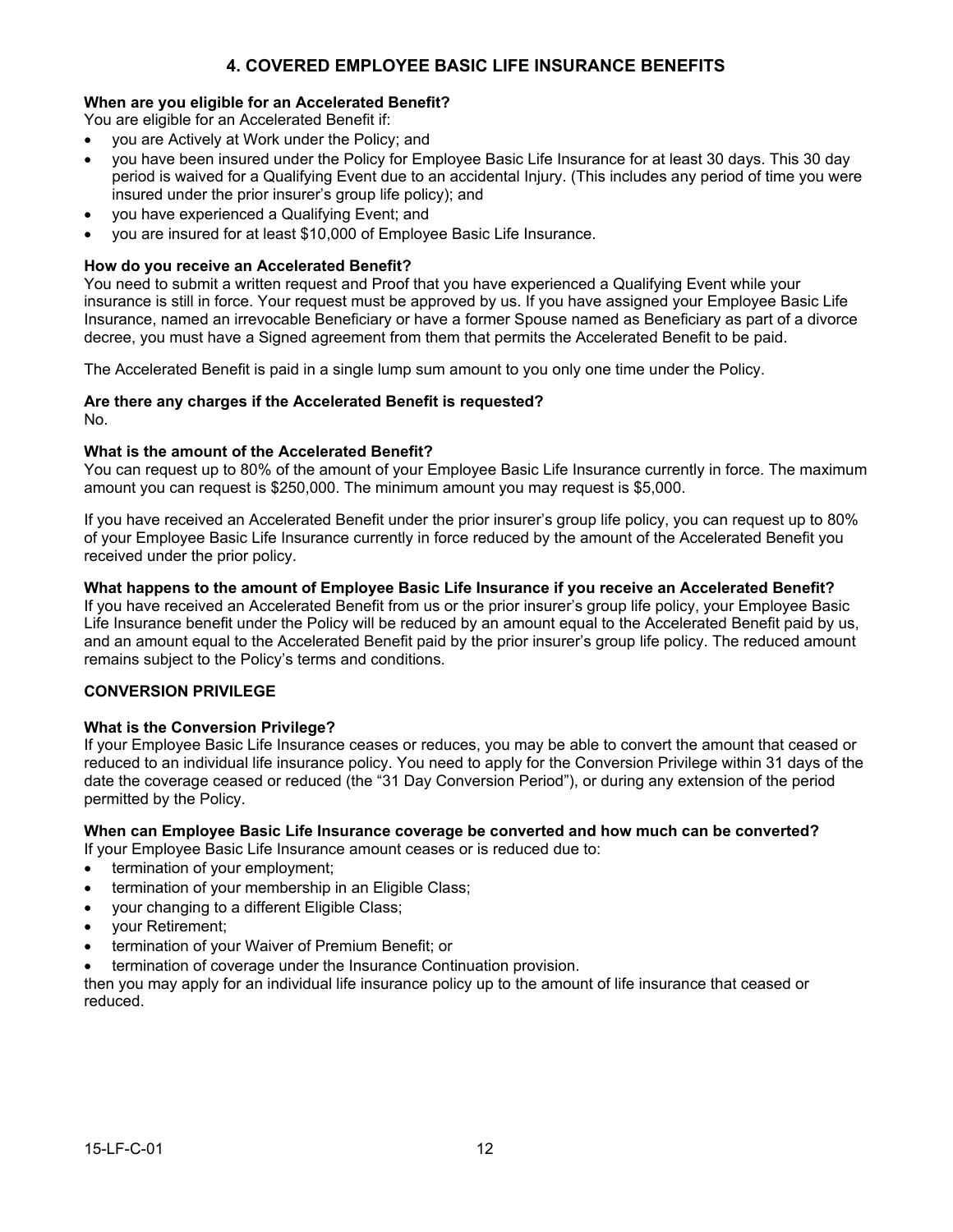If you have been continuously insured under the Policy for at least five years, and all or part of your life insurance ceases or is reduced due to:

- · a revision to the Policy to reduce the amount of Employee Basic Life Insurance in your Eligible Class;
- a revision to the Policy to terminate your Eligible Class; or
- termination of the Employee Basic Life Insurance benefit provision.
- then you may apply for an individual life insurance policy. The maximum amount of the policy will be the lesser of: · \$10,000; or
- the amount that ceased or reduced, reduced by any amount of life insurance that you become eligible for under any group policy within 31 days after your insurance ceased or reduced.

You will be issued an individual life insurance policy without providing Evidence of Insurability.

### **How can you exercise the Conversion Privilege?**

To exercise the Conversion Privilege, you must apply for it in writing and pay the first premium within 31 days following the date your insurance ceases or reduces. This is your 31 Day Conversion Period.

### **May the time to exercise the Conversion Privilege be extended beyond the 31 Day Conversion Period?**

If you are not provided notice by your Employer of your right to exercise the Conversion Privilege within 15 days following the date your Employee Basic Life Insurance ceases or reduces, you will have an additional 15 days from the end of the 31 Day Conversion Period to exercise it. Otherwise, you must exercise the Conversion Privilege within the 31 Day Conversion Period.

### **What type of individual life insurance policy is available?**

The individual life insurance policy may be any plan of life insurance offered by us for the purposes of conversion, at the attained age and the amount requested up to the amount that ceased or reduced. The individual life insurance policy will not include any additional benefits such as a waiver of premium benefit or an accelerated benefit.

The premium for the individual life insurance policy will be determined by the policy type and amount of the individual life insurance policy and the rate we charge for the standard class of risk and age to which you belong on the effective date of the individual life insurance policy.

### **When does the individual life insurance policy start?**

If your application for the individual life insurance policy is received and the first premium is paid when due, the effective date of the individual life insurance policy will be the day after the 31 Day Conversion Period.

### **What happens if you die within 31 days of the date your Employee Basic Life Insurance ceases or reduces?**

If you die within 31 days of the date your Employee Basic Life Insurance ceases or reduces, and we receive notice of claim and Proof of claim, a death benefit will be paid to your Beneficiary whether or not you had applied for an individual life insurance policy or had paid the first premium. The death benefit will be the amount of Employee Basic Life Insurance that you would have been eligible to convert. If you die more than 31 days after the date your Employee Basic Life Insurance ceases or reduces, no death benefit is payable. Thus, even if you die during a period of time in which you may still exercise the Conversion Privilege, but that period of time is more than 31 days after the date your Employee Basic Life Insurance ceases or reduces, no benefit is payable.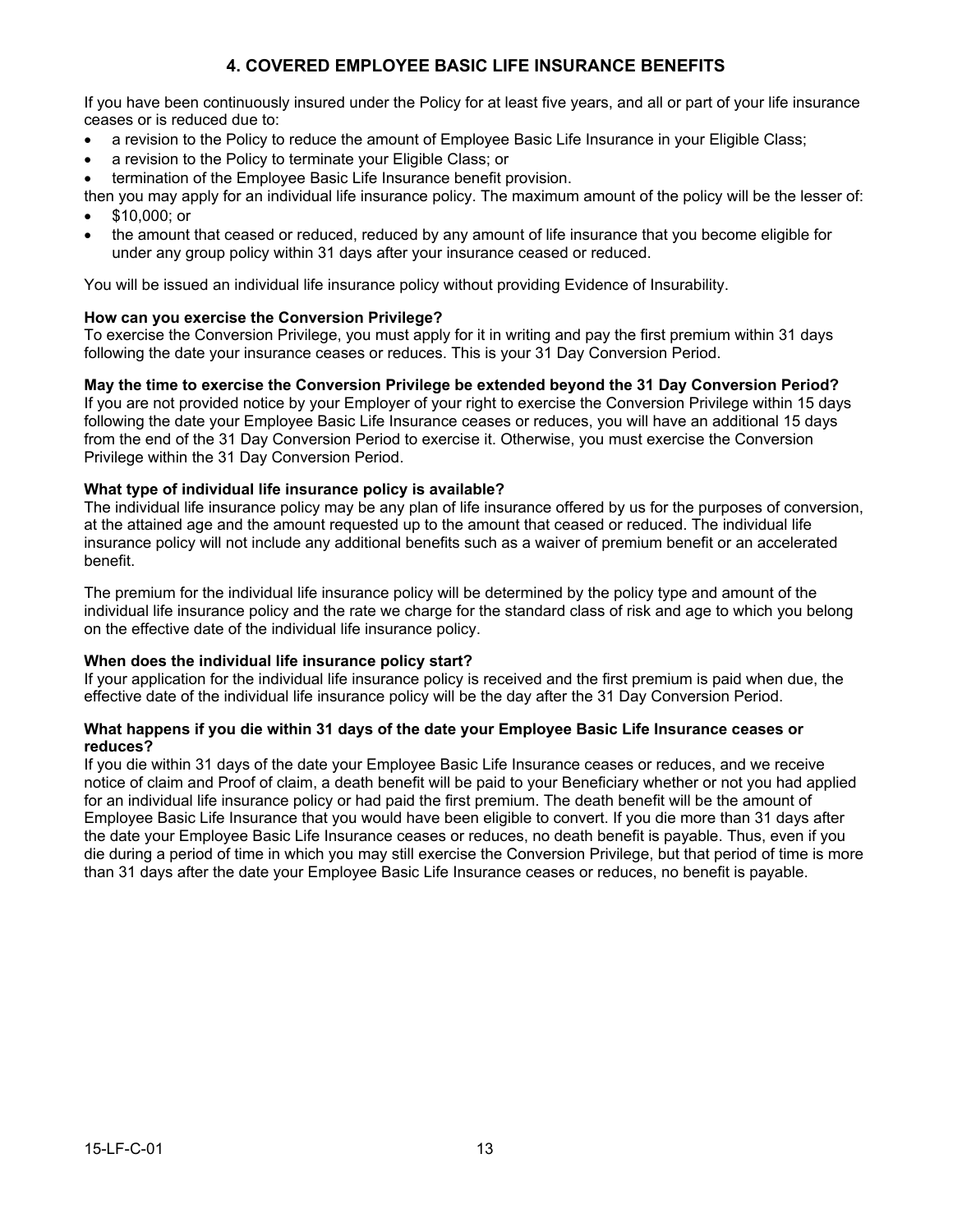### **5. CLAIM PROVISIONS**

#### **How is a claim for Life Insurance benefits submitted?**

You or someone on your behalf or a Beneficiary must send us written notice of claim and Proof of loss within the time limits specified below. Your Employer has the notice of claim and Proof of loss forms.

### **NOTICE OF LOSS**

### **When does written notice of loss have to be submitted?**

For a Life Insurance benefit, written notice of loss must be given to us no later than 30 days after the date of death.

For a Waiver of Premium Benefit, written notice of loss must be given to us no later than 12 months after the date you cease to be Actively at Work.

If notice cannot be given within the applicable time period, we must be notified as soon as it is reasonably possible.

When we receive written notice of loss, we will send the forms for Proof of loss. If the forms are not received within 15 days after written notice of loss is sent, Proof of loss may be sent to us without waiting to receive the Proof of loss forms.

### **PROOF OF LOSS**

#### **When does written Proof of loss have to be submitted?**

For a Life Insurance benefit, written Proof of loss must be given to us no later than 90 days after date of death.

For a Waiver of Premium Benefit, written Proof of loss must be given to us no later than 15 months after the date you cease to be Actively at Work.

If Proof cannot be given within the time limit, Proof must be given as soon as reasonably possible. Proof of loss may not be given later than one year after the time Proof is otherwise required unless you are legally incompetent.

#### **What is considered Proof of loss?**

Proof of loss must consist of at least the following information:

- a description of the loss or disability;
- the date the loss or disability occurred;
- the cause of the loss or disability;
- hospital records, physician records, x-rays, narrative reports, or lab, toxicology or other diagnostic testing materials as needed to determine the claim;
- police accident reports;
- the Death Certificate; and
- any other information we may require to make a claim determination.

We may require as part of the Proof, authorizations to obtain medical and non-medical information.

### **PAYMENT OF CLAIMS**

#### **When are benefits payable?**

Benefits are payable when we receive Proof of loss that establishes benefit eligibility according to the provisions of the Policy and we approve the claim.

### **When will a decision on your claim be made?**

We will send you a written notice of our decision on your claim within a reasonable time after we receive the claim but not later than 45 days after receipt of the claim. If we cannot make a decision within 45 days after receiving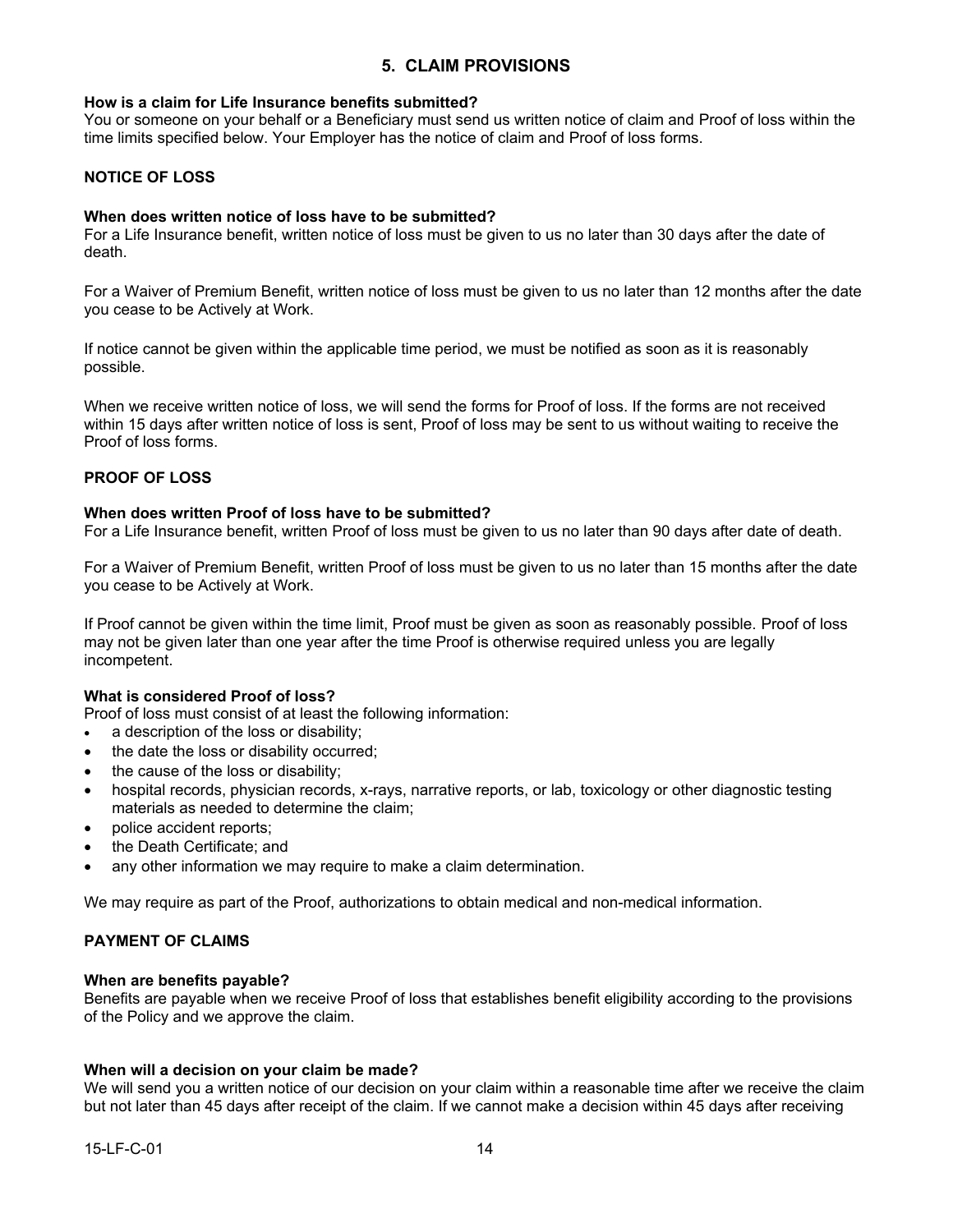### **5. CLAIM PROVISIONS**

your claim, we will request a 30 day extension. If we cannot render a decision within the extension period, we will request an additional 30 day extension. Any request for extension will specifically explain:

- · the standards on which entitlement to benefits is based;
- the unresolved issues that prevent a decision on the claim; and
- the additional information needed to resolve those issues.

If a period of time is extended because you failed to provide necessary information, the period for making the benefit determination is tolled from the date we send notice of the extension to you until the date on which you respond to the request for additional information. You will have 45 days to provide the specified information.

### **What if your claim is denied?**

If we deny all or any part of your claim, you will receive a written notice of denial setting forth:

- the specific reason(s) for the denial;
- the specific Policy provision(s) on which the denial is based;
- · your right to receive, upon request and free of charge, copies of all documents, records, and other information relevant to your claim for benefits;
- a description of any additional material or information needed to prove entitlement to benefits and an explanation of why such material or information is necessary;
- a description of the appeal procedures and time limits;
- · your right to bring a civil action under ERISA, §502(a) following an adverse determination on review, if ERISA applies;
- · the identity of an internal rule, guideline, protocol or other similar criterion, if any, that was relied upon to deny the claim and a copy of the rule, guideline, protocol or criterion or a statement that a copy is available free of charge upon request; and
- the identity of any medical or vocational experts whose advice was obtained in connection with the claim, regardless of whether the advice was relied upon to deny the claim.

### **Can you request a review of a claim denial?**

If all or part of your claim is denied, you may request in writing a review of the denial within 180 days after receiving notice of denial.

You may submit written comments, documents, records or other information relating to your claim for benefits, and may request free of charge copies of all documents, records, and other information relevant to your claim for benefits.

We will review the claim on receipt of the written request for review, and will notify you of our decision within a reasonable time but not later than 45 days after the request has been received. If an extension of time is required to process the claim, we will notify you in Writing of the special circumstances requiring the extension and the date by which we expect to make a determination on review. The extension cannot exceed a period of 45 days from the end of the initial period.

If a period of time is extended because you failed to provide information necessary to decide your claim, the period for making the decision on review is tolled from the date we send notice of the extension to you until the date on which you respond to the request for additional information. You will have at least 45 days to provide the specified information.

### **What if your claim is denied on review?**

If we deny all or any part of your claim on review, you will receive a written notice of denial setting forth:

- the specific reasons for the denial;
- the specific Policy provisions on which the denial is based;
- your right to receive, upon request and free of charge, copies of all documents, records, and other information relevant to your claim for benefits;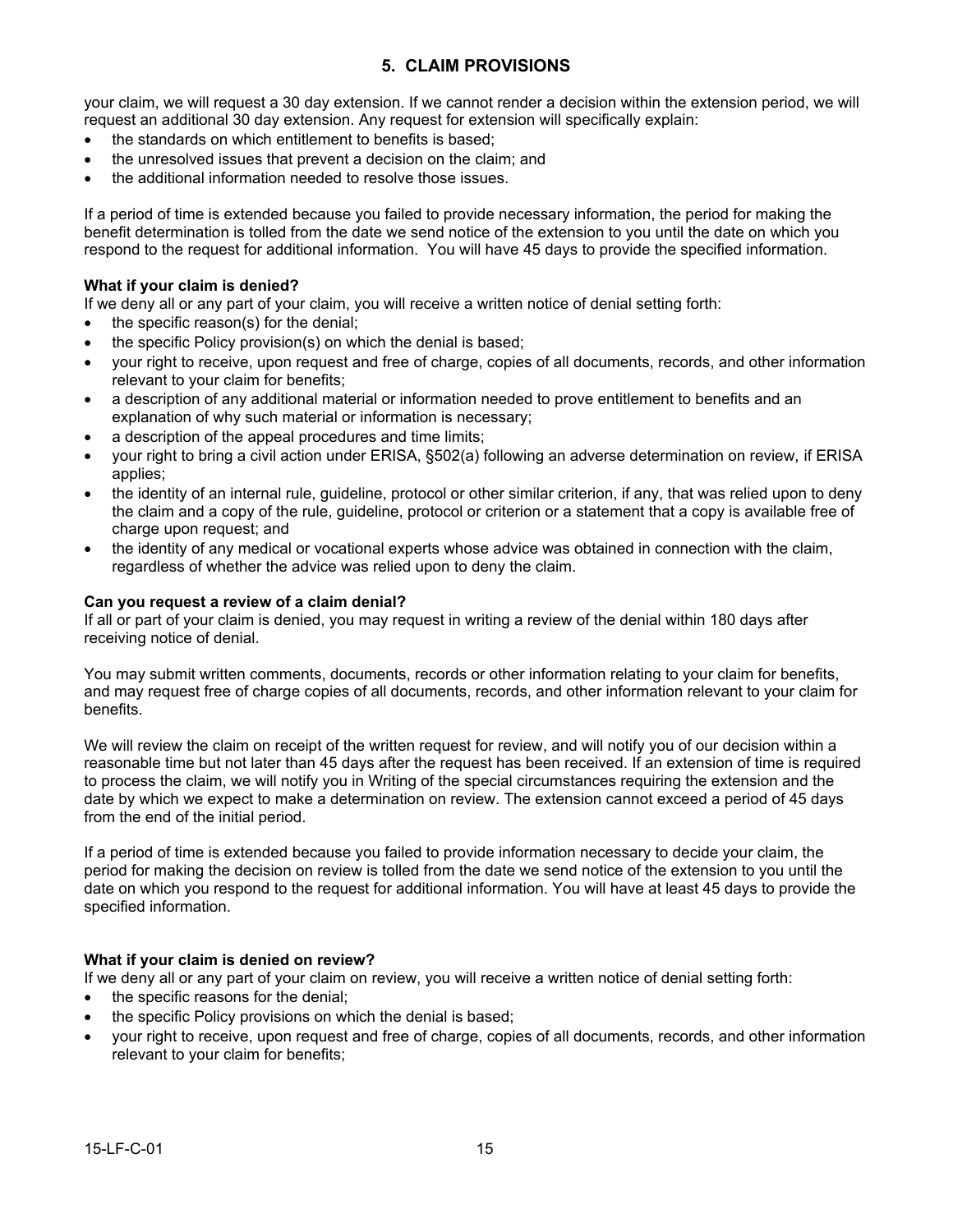### **5. CLAIM PROVISIONS**

- your right to bring a civil action under ERISA, §502(a), if ERISA applies;
- · the identity of an internal rule, guideline, protocol or other similar criterion, if any, that was relied upon to deny the claim and a copy of the rule, guideline, protocol or criterion or a statement that a copy is available free of charge upon request:
- · the following statement: "You and your plan may have other voluntary alternative dispute resolution options, such as mediation. One way to find out what may be available is to contact your local U.S. Department of Labor Office and your State Insurance regulatory agency."; and
- · the identity of any medical or vocational experts whose advice was obtained in connection with the appeal, regardless of whether the advice was relied upon to deny the appeal.

### **To whom are benefits payable?**

Employee death benefits are payable in accordance with the Beneficiary designation made by you. Unless you specify otherwise, if more than one beneficiary survives you, all surviving beneficiaries will receive an equal share of the Basic Life Insurance benefit. The Beneficiary designation must be in Writing, in a manner acceptable to us, dated and Signed by you and on file with your Employer. If no beneficiary is alive on the date of your death or if there is no Beneficiary designation, the Basic Life Insurance benefit will be payable to your estate.

If we determine that a claim is payable, we will pay the benefit pursuant to the Beneficiary designation or the terms of the Policy, except in the following situations:

- 1. the Beneficiary is a minor. If the Beneficiary is a minor, we may pay the benefit: (a) into a retained asset account in the minor's name that can be accessed by the minor when he or she reaches the age of majority; or (b) to the minor's court appointed guardian or conservator or other party appointed by a court to be responsible for the minor's property or estate;
- 2. the person to receive the benefit is not competent. If the person to receive the benefit is not competent, we will pay the claim to the person's court appointed guardian or conservator or other party appointed by a court to be responsible for the person's property or estate; or
- 3. You die before we pay you. In such case, claim may be made by your executor or the administrator of your estate and we will pay the benefit to your estate.

If we do not pay you and claim is not made by the appropriate person designated above, we may at our option make payments under either Method A or B below. Any decision to pay a benefit, prior to the appointment of the appropriate person designated in items 1, 2, or 3 above is solely at our discretion, and we may choose to pay no amount under any circumstances until such appropriate person is formally appointed.

Method A: We may pay up to \$250 to any individual or entity we determine has incurred or paid expenses as a result of funeral services provided to or on your behalf. If we pay such a benefit, we will not have to pay that benefit amount again and the total benefit due under the Policy shall be reduced by the amount paid under this provision.

Method B: We may pay the whole or any part of such benefit:

- · to your Spouse, up to a cumulative amount of \$5,000; or
- · if you have no Spouse, up to a cumulative amount of \$5,000 to any one or more of the following relatives in the following order of priority:
	- 1. your child or children; or
	- 2. your mother or father.

The death benefit may be paid by a method other than a lump sum and may include any method of payment available to us. The available methods of payment will be based on the benefit options offered by us at the time of election, and will include making payment through a retained asset account as permitted by applicable state law.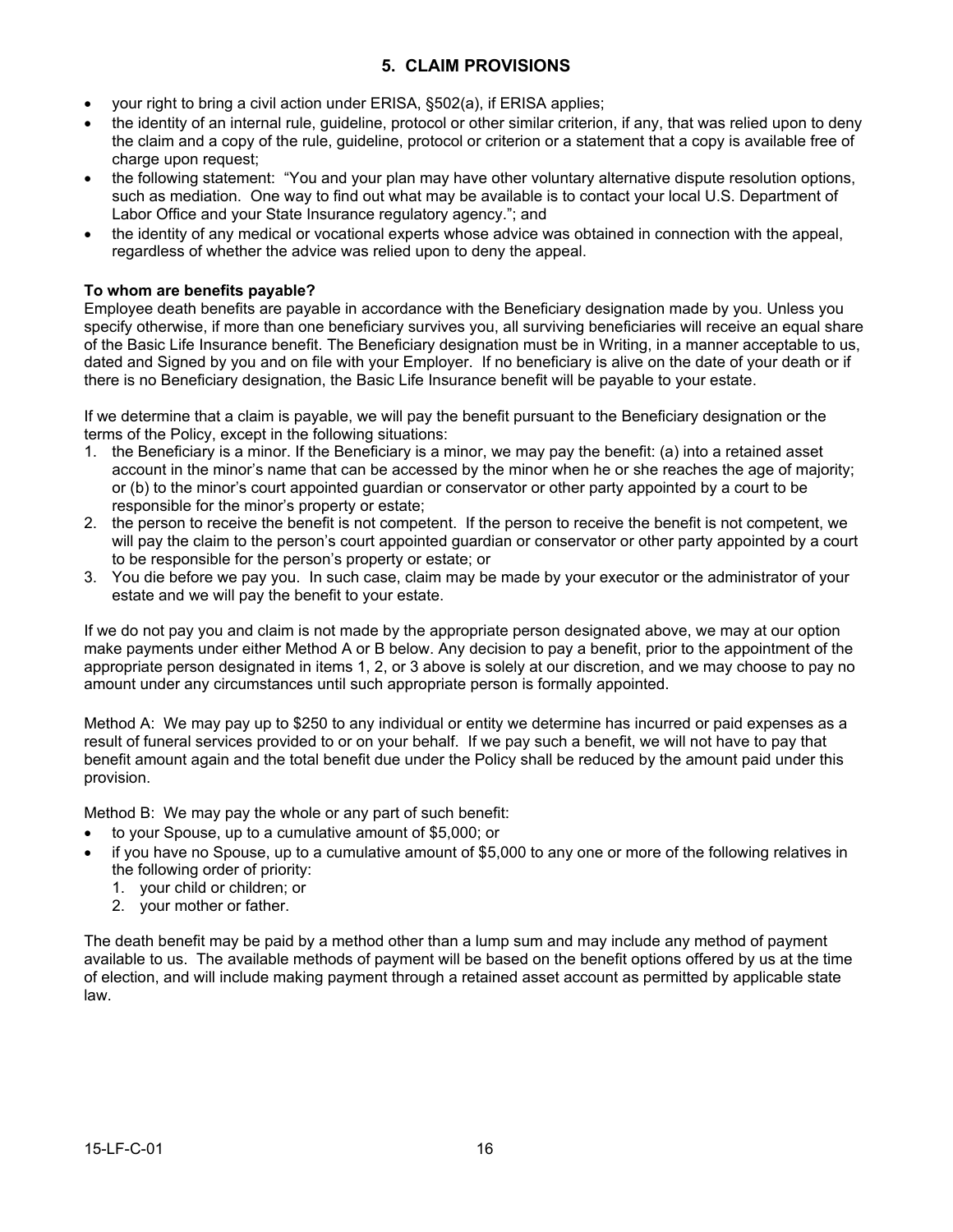### **6. INSURANCE CONTINUATION**

### **Are there any conditions under which your Employer can continue your insurance?**

While the Policy is in force and subject to the conditions stated in the Policy, your Employer may continue your insurance that was in force on the date immediately before the date you ceased to be Actively at Work by paying the required premium to us for any of the following reasons and durations:

- · Absence due to Injury or Sickness up to 12 months
- Layoff  $-$  up to 3 months
- Leave of Absence (including Family and Medical Leave of Absences) up to 3 months
- Vacation based on your Employer's policy, not to exceed 3 months.

You should contact your Employer for more details.

While the Policy is in force, if you are Totally Disabled on the date you cease to be Actively at Work, you may be eligible for the Waiver of Premium Benefit.

While the Policy is in force, you may be eligible to continue your insurance pursuant to the Family and Medical Leave Act of 1993, as amended or continue coverage pursuant to a state required continuation period (if any). You should contact your Employer for more details.

While the Policy is in force, you may be eligible to continue your insurance coverage pursuant to the Uniformed Services Employment and Reemployment Rights Act (USERRA). You should contact your Employer for more details.

After your continued insurance ends, you may be eligible for the Conversion Privilege.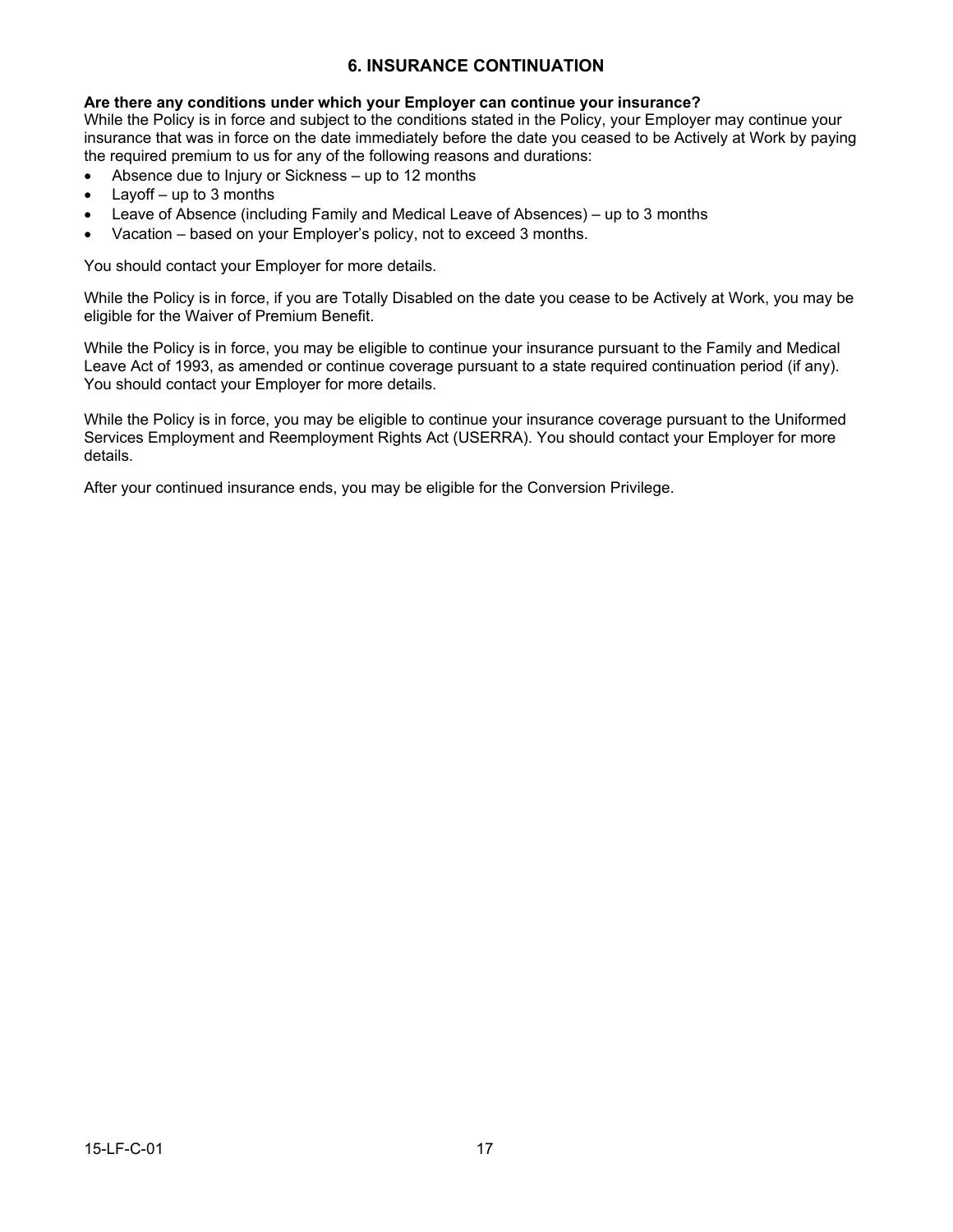### **7. CONTINUITY OF COVERAGE**

### **What happens if your Employer replaces other insurance with this Certificate and the Policy?**

If your Employer replaces insurance provided by another insurance company ("Prior Policy") with the insurance provided by this Certificate and the Policy ("This Policy"), the Continuity of Coverage benefits in this Section may be available to you. These benefits will be available if the insurance and level of benefits under the Prior Policy were substantially similar to the insurance provided by This Policy.

### **What if you are not Actively at Work when your Employer's Prior Policy is replaced with This Policy?**

You will be insured under This Policy if you are not Actively at Work on September 1, 2020 and:

- · you were insured under your Employer's Prior Policy on the day before September 1, 2020;
- you are a member of an Eligible Class;
- your Employer continues to remit premiums for your coverage; and
- · you are not receiving or eligible to receive benefits under the Employer's Prior Policy.

Any benefit payable will be the lesser of:

- the benefit payable under This Policy; or
- the benefit payable under your Employer's Prior Policy.

**Does the Eligibility Waiting Period apply when your Employer's Prior Policy is replaced with This Policy?** We will apply any period of time satisfied under the Prior Policy to meet the requirements of the Eligibility Waiting Period toward the satisfaction of the period of time required under This Policy's Eligibility Waiting Period.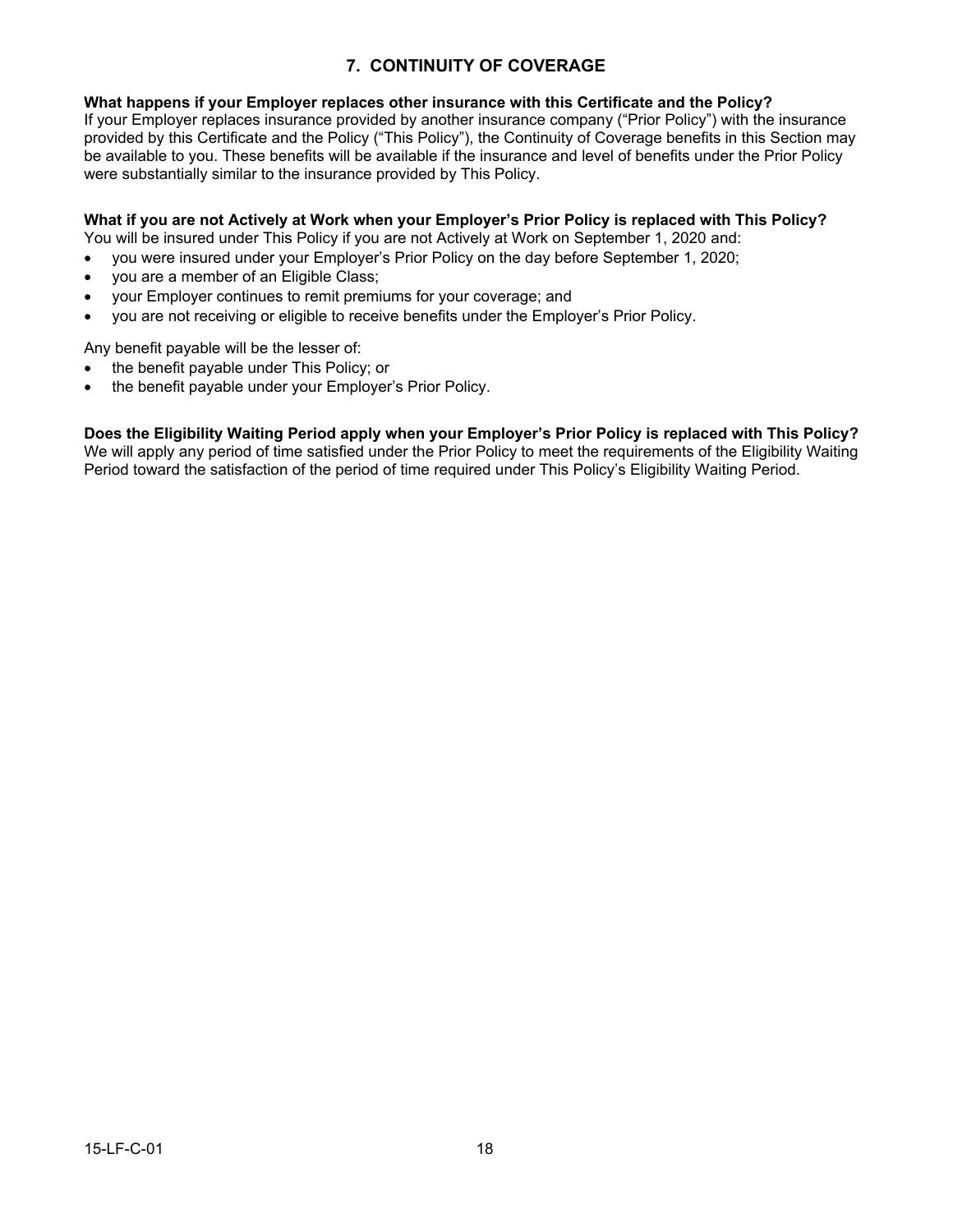### **AGENCY**

### **Can the Policyholder, Employer or third party administrator act as our agent?**

For all purposes of the Policy, the Policyholder, Employer or third party administrator acts on its own behalf or as your agent. Under no circumstances will the Policyholder, Employer or third party administrator be deemed an agent of Sun Life Assurance Company of Canada.

### **ALTERATION**

### **Who can alter this Certificate?**

The only persons with the authority to alter or modify this Certificate or to waive any of its provisions are our president, actuary, secretary or one of our vice presidents and any such changes must be in Writing.

### **ASSIGNMENT**

### **Can benefits be assigned?**

You can transfer ownership of your Employee Basic Life Insurance under the Policy by means of an assignment. All your rights and duties as an eligible employee are transferred to the assignee. The assignee can make any change the Policy allows, consistent with the assignment, such as a change of Beneficiary.

Any assignment must be in Writing and on file with your Employer and will take effect as of the date Signed. We will honor your prior assignment of rights and benefits under the Employer's plan whether or not this Policy is specified in the assignment. If we have taken any action or made payment prior to receiving notice of the assignment, the assignment will not affect any action or payment by us. We will not be responsible for the legal, tax or other effects of any assignment.

### **BENEFICIARY**

### **How can you change your Beneficiary?**

You can change your Beneficiary at any time, unless you have made an irrevocable Beneficiary designation or you have assigned your interest in your Basic Life Insurance to another person. Any request for change in Beneficiary must be in Writing, in a manner acceptable to us, dated and Signed by you and on file with your Employer. It will take effect as of the date Signed. If we have taken any action or make payment before receiving notice of a change in Beneficiary, the change will not affect any action or payment made by us. The Beneficiary's consent is not required to change the beneficiary, unless the current beneficiary designation is irrevocable.

### **CLERICAL ERROR**

### **What happens when there is a clerical error in the administration of the Policy?**

Clerical errors in with the administration of the Policy or delays in keeping records for the Policy whether by us, the Policyholder, or the Employer:

- will not terminate insurance that would otherwise have been effective.
- will not continue insurance that would otherwise have ceased or should not have been in effect.

If appropriate, a fair adjustment of premium will be made to correct the error subject to the "Limit of Premium Refunds" section.

This provision does not apply to benefit administration errors by the Policyholder or the Employer which results in an Employee:

- not enrolling for insurance within required time limits;
- not providing required Evidence of Insurability;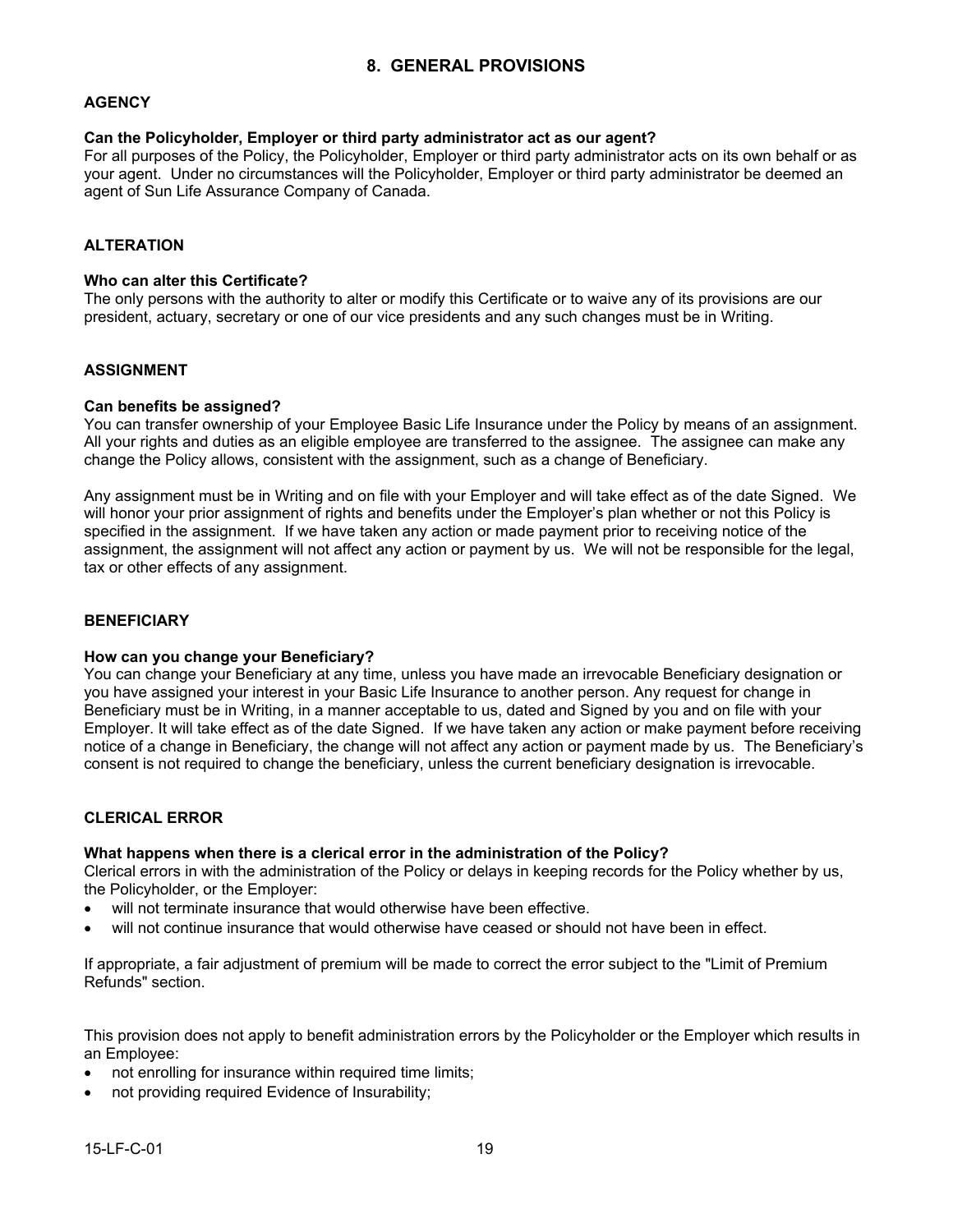### **8. GENERAL PROVISIONS**

- failing to request increased amounts of insurance within required time limits; or
- failing to exercise any available Conversion Privilege or Insurance Continuation options.

### **CONFORMITY WITH STATUTES**

#### **What is the effect of Conformity with Statutes?**

If any provision of the Policy conflicts with any applicable law, the provision will be automatically amended to meet the minimum requirements of the law, except as otherwise pre-empted by federal law.

### **DISCHARGE OF OUR RESPONSIBILITY**

### **What is the effect of payments under the Policy?**

Payment made under the terms of the Policy will, to the extent of such payment, release us from all further obligations under the Policy. We will not be obligated to see to the application of such payment.

### **INCONTESTABILITY**

#### **What is the Incontestability Provision?**

Except for non-payment of premium or claims incurred within two years of the effective date of your initial, increased, additional or reinstated insurance, no statement made by you relating to insurability for such insurance will be used to contest the validity of that insurance after the insurance has been in force for a period of two years during your lifetime. The statement must be contained in a form signed by you and provided to the Policyholder or to us.

This provision shall not preclude the assertion at any time of a defense to a claim based upon your eligibility for insurance.

### **INSURER'S AUTHORITY**

#### **What is our authority?**

Sun Life has discretionary authority to make all final determinations regarding claims for benefits under the Policy. This discretionary authority includes, but is not limited to, the right to determine eligibility for benefits and the amount of any benefits due and to construe the terms of the Policy.

Any decision made by us in the exercise of this authority, including review of a denial of a benefit, is conclusive and binding on all parties. Any court reviewing such a decision shall uphold it unless the claimant proves that it was arbitrary and capricious.

### **LEGAL ACTIONS**

### **What are the time limits for legal actions?**

No legal action may start:

- until 60 days after Proof has been given; or
- more than 3 years after the time Proof of loss is required.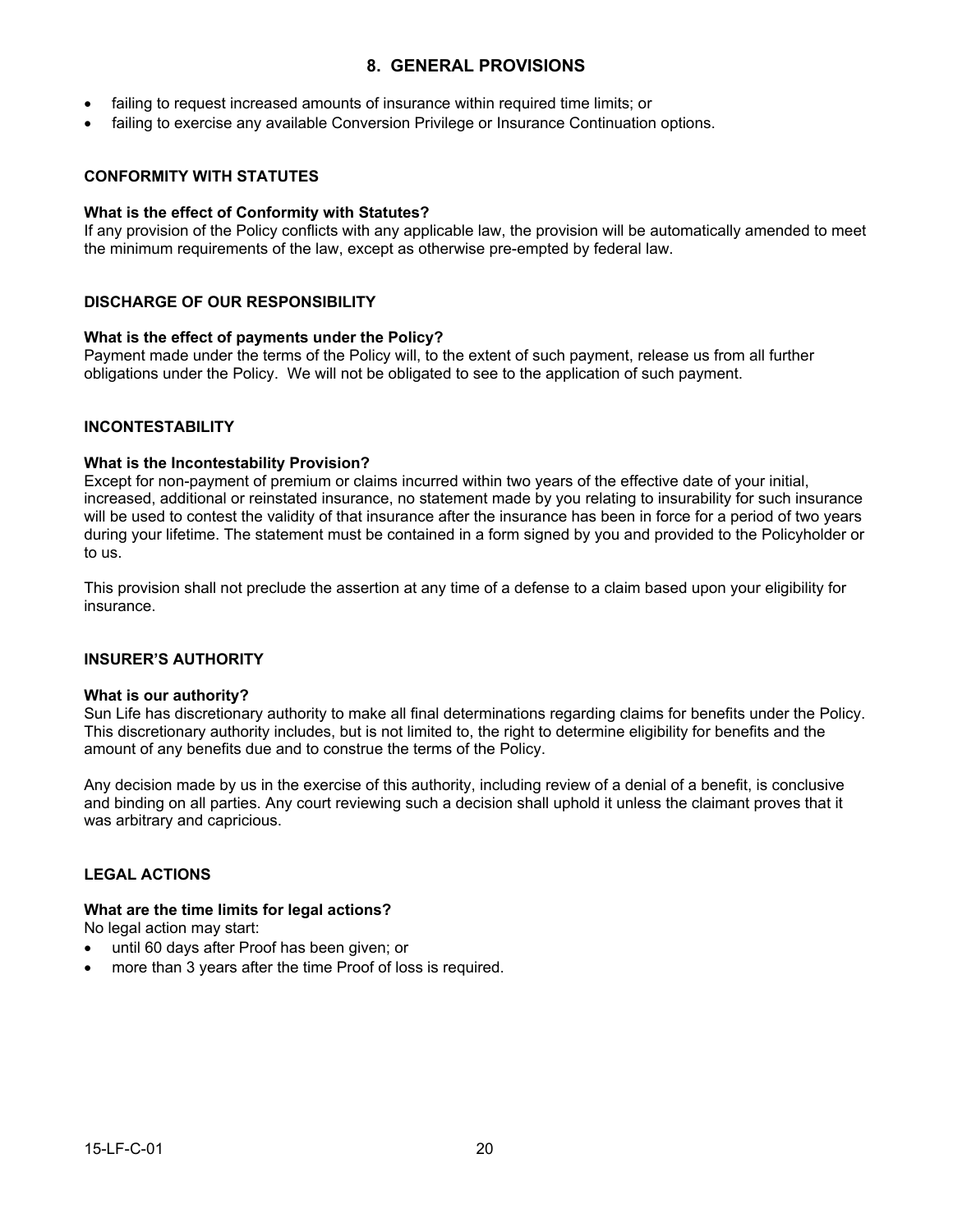### **8. GENERAL PROVISIONS**

### **LIMIT OF PREMIUM REFUNDS**

#### **Is there a limit on premium refunds?**

Whether premiums were paid in error or otherwise, we will refund only that part of the excess premium that was paid during the 12-month period that preceded the date we learned of such overpayment.

### **MISSTATEMENT OF FACTS**

#### **What happens if there is a misstatement of facts in the administration of the Policy?**

If relevant facts about the Employer or Employee relating to this insurance are determined not to be accurate:

- a fair adjustment of premium will be made, subject to the "Limit of Premium Refunds" section; and
- · the actual facts will decide whether, and in what amount, and for what duration insurance is valid under the Policy.

#### **NON-PARTICIPATING**

#### **Does the Policy participate in dividends?**

The Policy is non-participating and will not share in any profits or surplus earnings of Sun Life Assurance Company of Canada and, therefore, no dividends are payable.

### **PHYSICAL EXAMINATION AND AUTOPSY**

#### **What are our examination and autopsy rights?**

We, at our expense, have the right to have any insured with respect to whom a claim has been filed:

- · examined by a Physician, other health professional or vocational expert of our choice; and/or
- interviewed by an authorized representative.

We, at our expense, may have an autopsy conducted unless prohibited by law.

### **PREMIUM PAYMENTS AS EVIDENCE OF INSURANCE**

#### **Does the payment of premiums guarantee coverage under the Policy?**

The receipt of premiums by us is not a guarantee of insurance. Eligibility for benefits will be determined at the time of claim submission and in order to receive a benefit under the Policy, all Policy requirements must be satisfied. If we determine that you are not eligible for coverage, you should contact your Employer regarding the refund of premiums due, if any.

### **REIMBURSEMENT**

#### **What if a benefit is underpaid or overpaid?**

Reimbursement will be made to us for any overpayments that we may make due to any reason.

You must repay us within 60 days unless we agree to a longer time period. Deductions may be made from future benefit payments to recover any such overpayments.

If we have underpaid a benefit for any reason, we will make a lump sum payment for that amount.

Interest does not accrue on any underpaid or overpaid benefit unless required under the applicable law.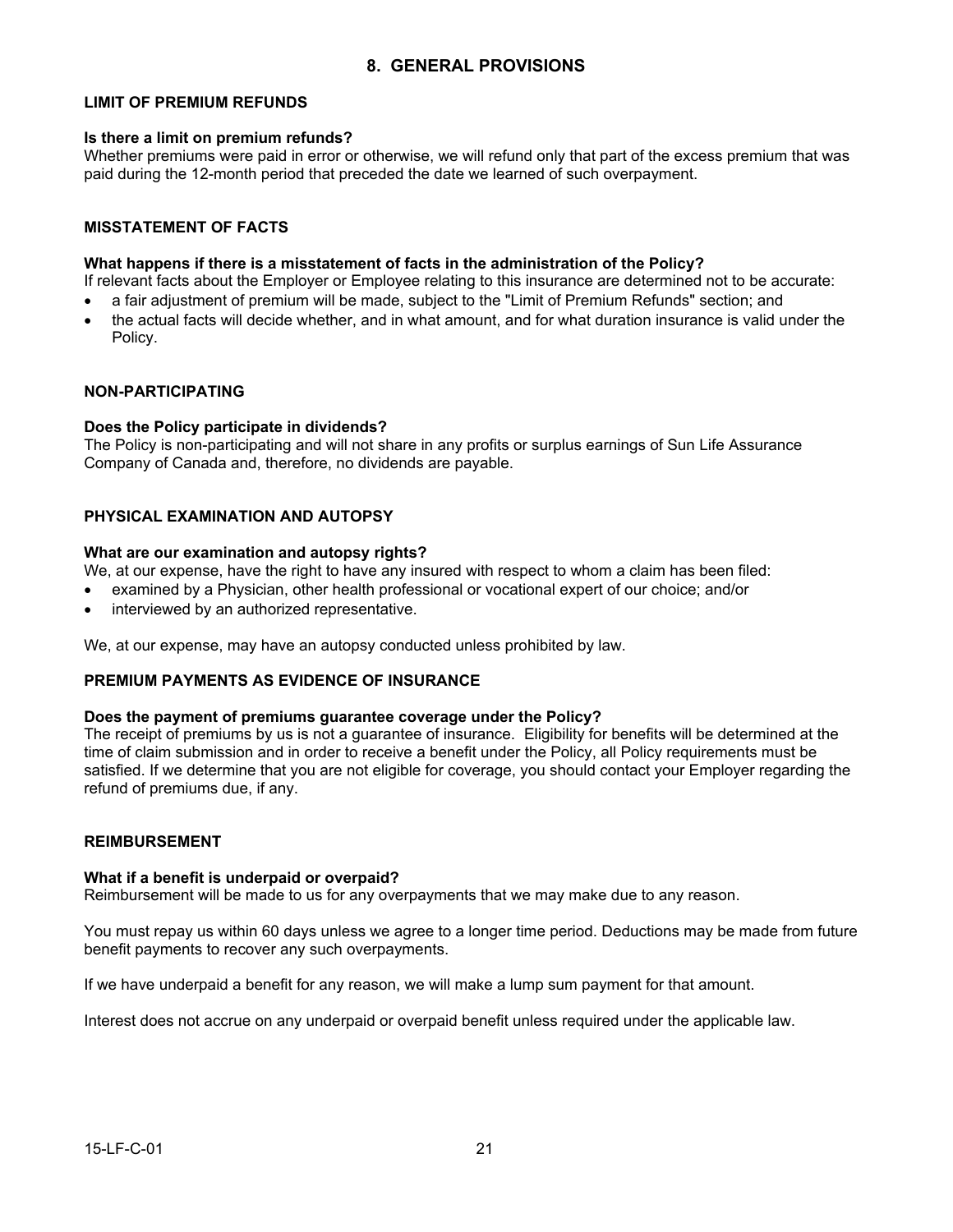### **8. GENERAL PROVISIONS**

### **STATEMENTS**

### **Are statements warranties?**

All statements made in any application are considered representations and not warranties. No representation by you in enrolling for insurance under the Policy will be used to reduce or deny a claim unless it is contained in your written application, signed by you, and a copy of your written application for insurance is or has been given to you, your Beneficiary, if any, or to your estate representative.

### **TIME PERIODS**

### **What time periods apply to this Certificate?**

For the purpose of effective dates and termination dates under this Certificate, all days begin at 12:00 midnight and end at 11:59:59 PM at the Policyholder's location.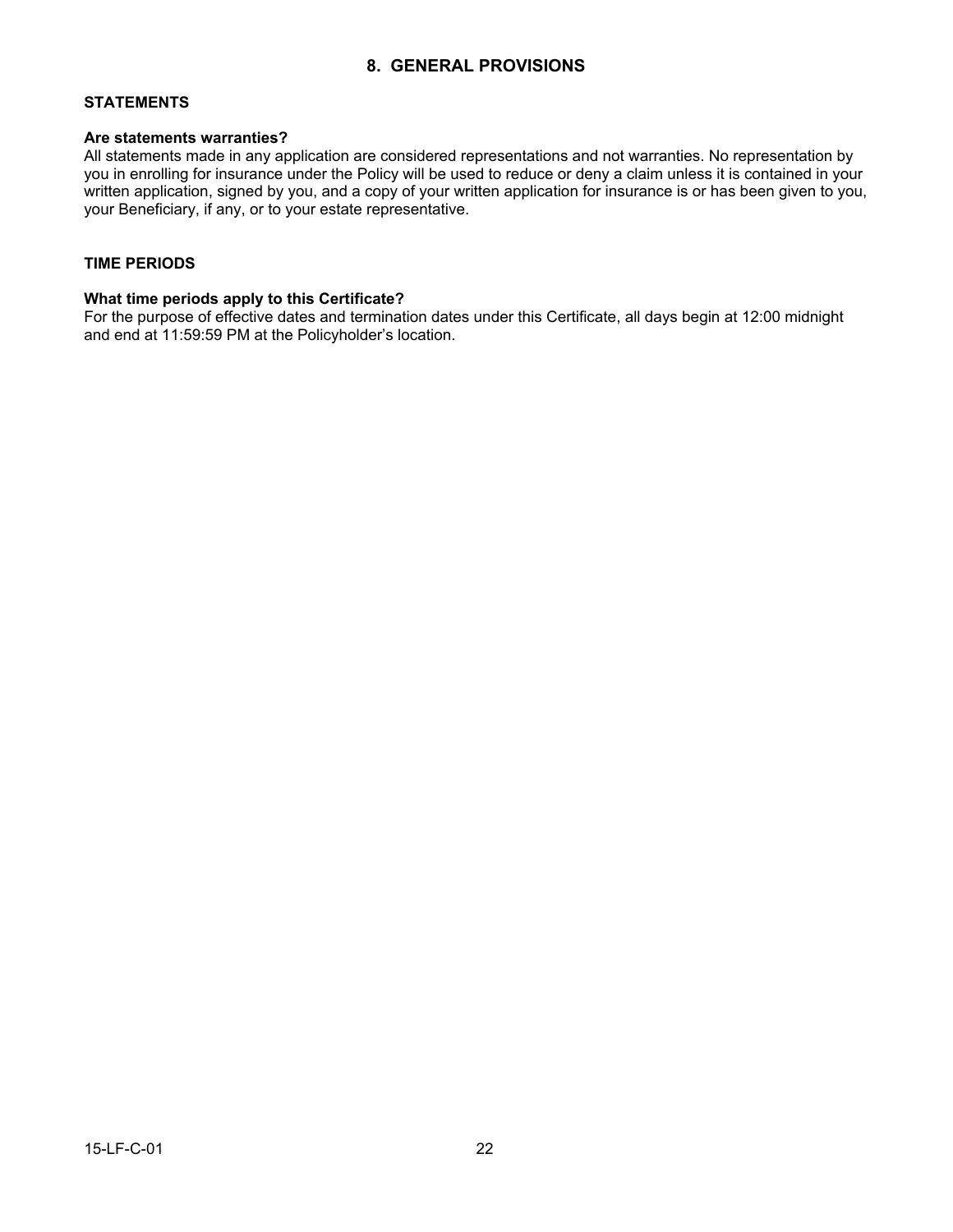### **SUN LIFE ASSURANCE COMPANY OF CANADA**

### **CERTIFICATE ENDORSEMENT**

This endorsement is part of the Certificate issued under Policy Number 938605-001 and is effective on September 1, 2020. It is part of, and subject to, the other terms and conditions of the Certificate. If the terms of this endorsement and the Certificate conflict then this endorsement's provisions will control.

For the purposes of this endorsement:

**Prior Policy** means the group insurance policy(ies) for Employee Basic Life Insurance issued to the Policyholder by Union Security Insurance Company that was in effect immediately prior to the Policy.

The Certificate and the Policy replace your insurance with us under the Prior Policy. The following provisions apply to any insured person who was covered under the Prior Policy on the day before the effective date of the Policy:

- 1. Any representation made for the purposes of obtaining or continuing insurance under the Prior Policy shall be deemed to have been made also for the purposes of obtaining insurance under the Policy. However, for the sole purpose of applying the section entitled INCONTESTABILITY, the effective date of an Employee's coverage under the Prior Policy shall be deemed the effective date of the Employee's coverage under the Policy.
- 2. For the purposes of determining any waiting period (by whatever name called) before insurance becomes effective or benefits become payable under the Policy, credit will be given for the completion or partial completion of any waiting period under the Prior Policy.
- 3. For the purposes of determining any benefit maximum, duration or limitation of benefits under the Policy, all benefits paid under the Prior Policy with respect to any person shall be deemed to have been paid as benefits under the Policy with respect to any person. All periods of time with respect to which benefits were paid under the Prior Policy shall be deemed to be periods of time with respect to which benefits were paid under the Policy.
- 4. Any claim incurred while the Prior Policy was in effect will be paid under the Prior Policy.
- 5. Any request, election, designation of beneficiary or assignment made under the Prior Policy shall be deemed to have been made under the Policy.
- 6. Any uninterrupted period of time during which insurance was in force under the Prior Policy with respect to any person, shall be deemed included in the period of time insurance for said person was in effect without interruption under the Policy.
- 7. Any reference to Employee in the Policy will be deemed to include any insured regardless of what they are called in the Prior Policy.
- 8. In no event will any benefit be payable under the Policy which duplicates any benefit payable under the Prior Policy.

In the event of a conflict between the Policy and the Prior Policy, the terms of the Policy will control.

Dean A. Connor President and Chief Executive Officer